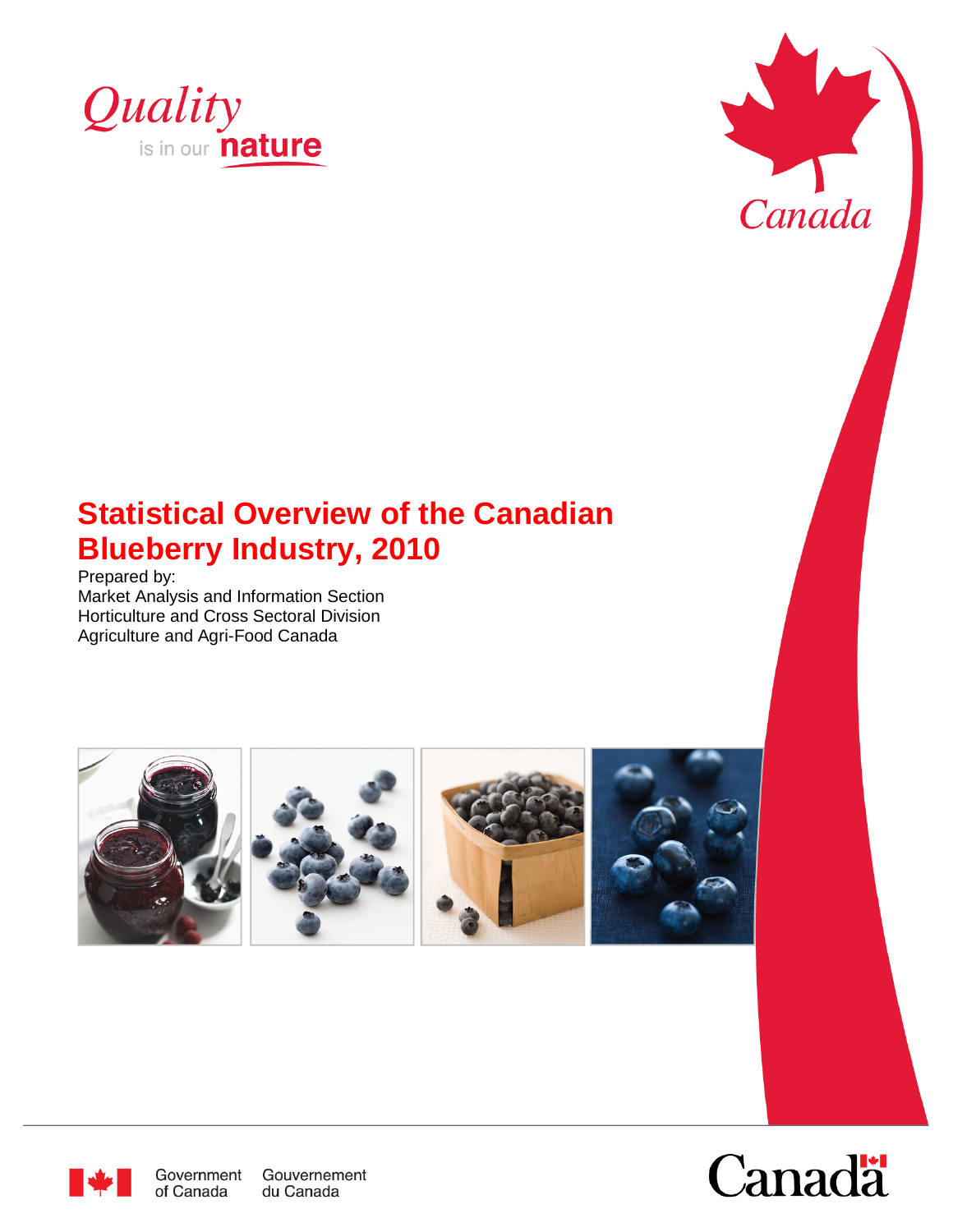© Her Majesty the Queen in Right of Canada, represented by the Minister of Agriculture and Agri-Food of Canada (2012).

Electronic version available at www.agr.gc.ca/horticulture\_e Catalogue No. A118-44/2012E-PDF ISBN 978-1-100-20576-2 AAFC No. 11743E

Paru également en français sous le titre *Aperçu statistique de l'industrie canadienne du bleuet, 2010* www.agr.gc.ca/horticulture\_f No de catalogue A118-44/2012F-PDF ISBN 978-1-100-99119-1 No AAC 11743F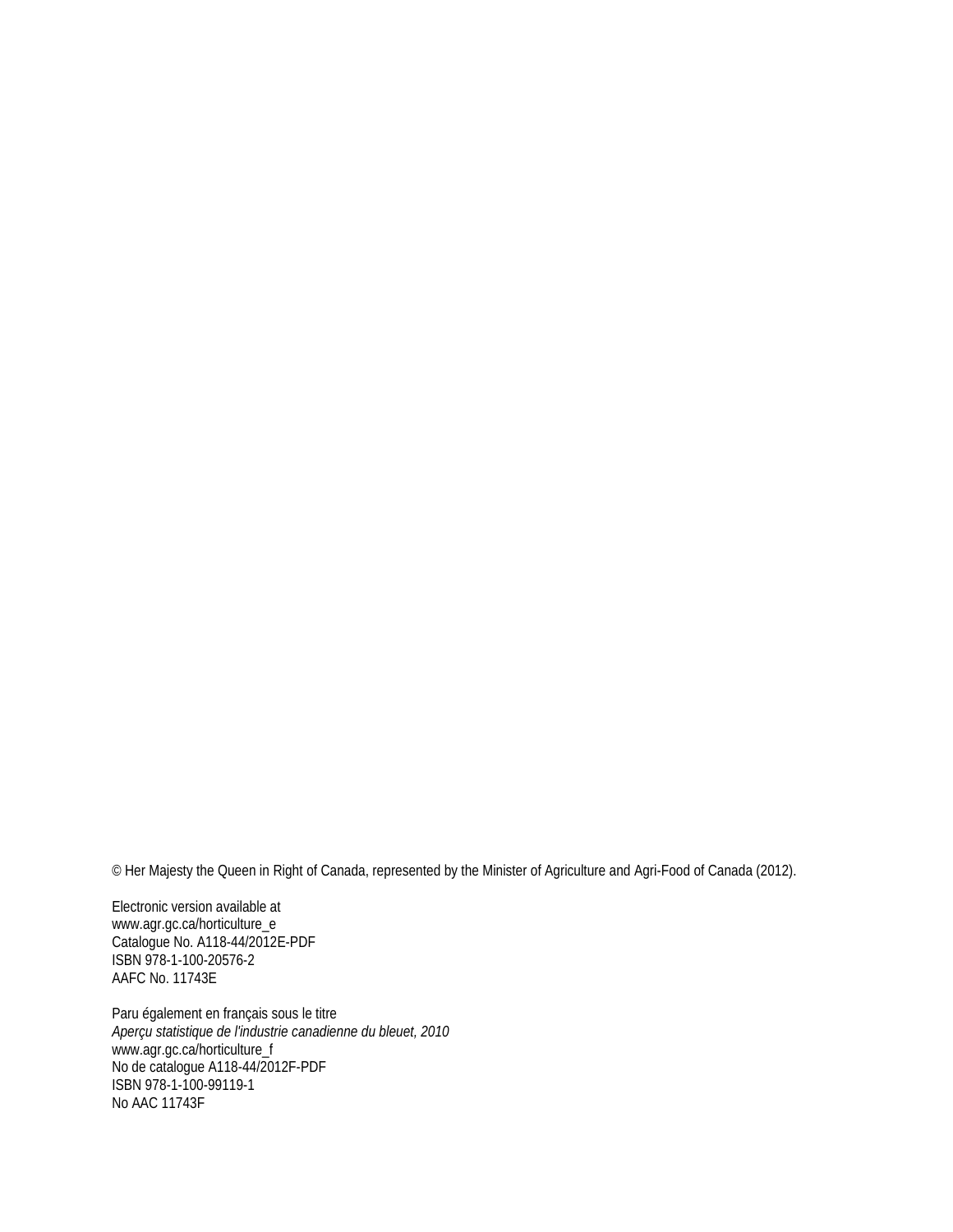

# **Table of Contents**

### **List of Figures**

| Figure 6 - Top 6 Sources of Canada's Blueberry Imports by Country - Percent Share, 2010 14 |  |
|--------------------------------------------------------------------------------------------|--|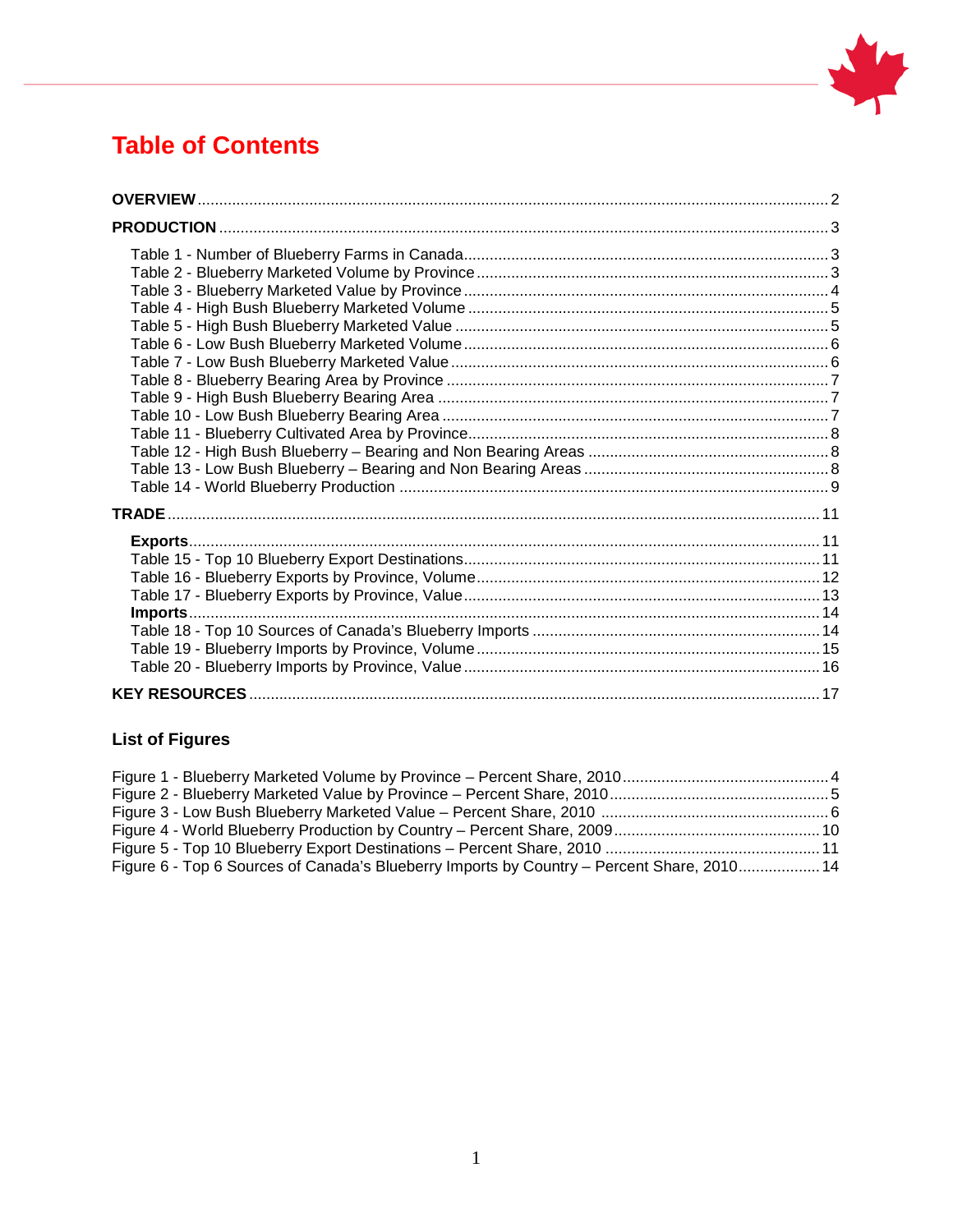<span id="page-3-0"></span>



Canada is the world's second largest producer of blueberries, second only to the United States. In 2010, the total blueberry marketed production amounted to 83,507 metric tonnes, down from a high of 103,070 metric tonnes in 2009. However, due to better prices in 2010, the total blueberry farm gate value peaked in 2010 to \$148.7 million compared to \$110.5 million recorded in 2009.

Canada is a net blueberry exporter. Between 2006 and 2010, exports peaked in 2007 at a value of \$323.7 million<sup>[1](#page-3-1)</sup> and since then exports have gone down by about 24% to its 2010 value of \$245.2 million. Imports amounted to a value of \$158.4 million in 2010.

Blueberries have been steadily growing in popularity due to increasing awareness of the health benefits associated with their consumption. Blueberries are very high in antioxidants which have been shown to help slow the ageing process, reduce cell damage that could lead to cancer, cardiovascular disease and loss of brain function. According to the British Columbia Blueberry Council, blueberries also contain condensed tannins that help prevent urinary tract infections and anthyocyanin, a natural compound linked to reducing eyestrain.

The blueberry industry is made up of two distinct sectors: high bush and low bush blueberries.

High bush blueberries (*Vaccinium corymbosum*) are also known as "cultivated" blueberries. These berries grow on bushes that can be more than two meters high. High bush blueberries are harvested earlier, are generally larger, and are less perishable than the low bush variety which makes them highly suitable for shipping to retail markets. The majority of high bush blueberries in Canada are produced in British Columbia.

Low bush blueberries (*Vaccinium angustifolium, V. angustifolium f. nigrum, V. myrtilloides*) are commonly known as "wild" blueberries. They are smaller and less uniform in appearance than their high bush counterparts. Also, unlike high bush blueberries, low bush blueberries are not planted; they spread via rhizomes or underground runners which produce new shoots and stems. Only a small percentage of the low bush blueberries produced are sold to fresh market. The majority of these berries are grown in Quebec and the Atlantic Provinces.

Blueberries are harvested in late summer and early autumn. Normally, berries destined for the fresh market are raked by hand while berries headed for freezing and processing are harvested mechanically.

Blueberries can be used in a wide variety of ways ranging from blueberry smoothies, muffins, pancakes and pies, to blueberry compotes; this berry is versatile. In the first quarter of 2011, blueberries were ranked in both the top 10 flavours of alcoholic beverages and the top 10 fruit ingredients used in desserts. (Source: *Mintel*)

<span id="page-3-1"></span> $1$  The farm gate value is typically lower than the export value as it does not include costs for shipping, handling, storage, marketing, and profit margins of the involved companies.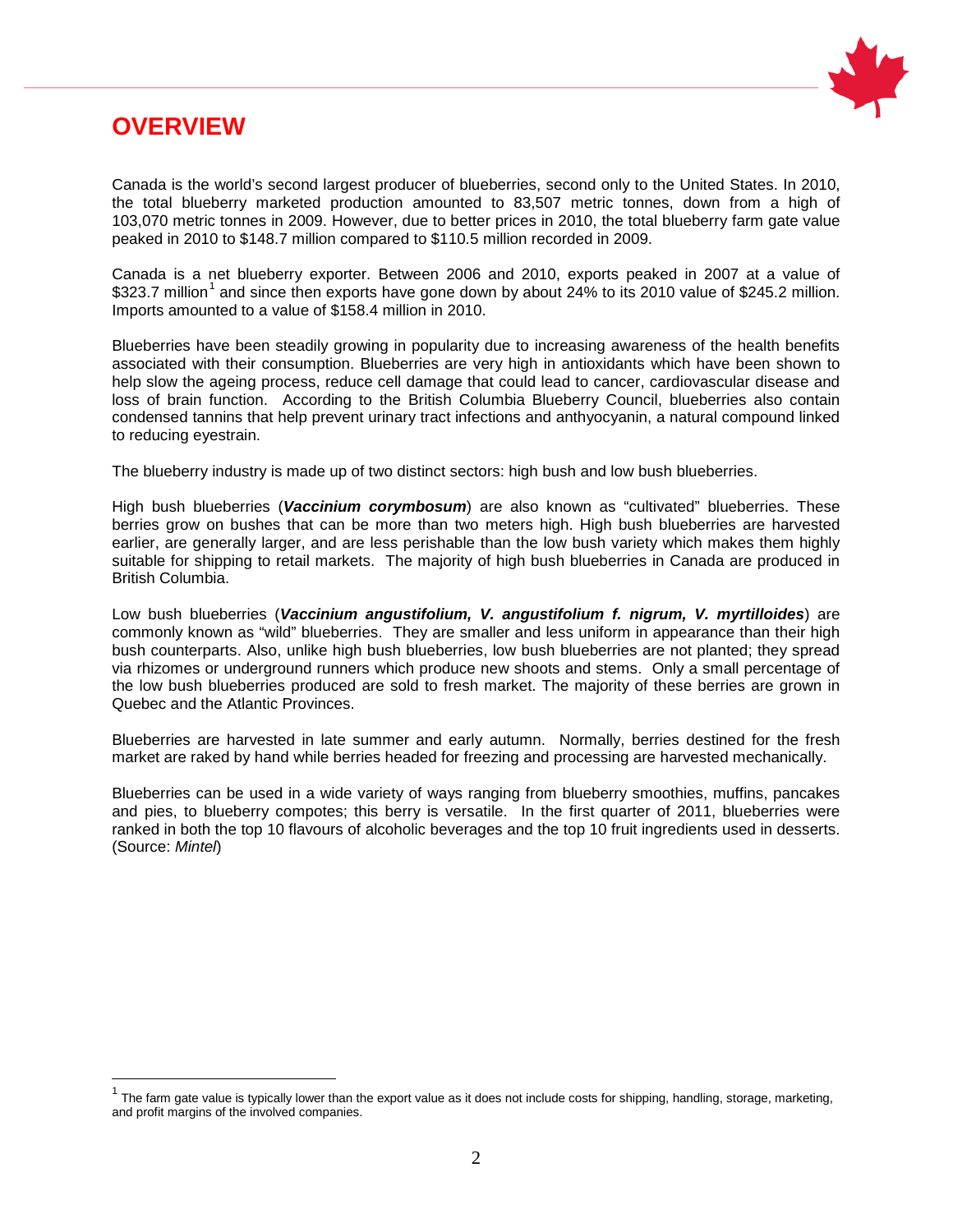

# <span id="page-4-0"></span>**PRODUCTION**

#### <span id="page-4-1"></span>**Table 1 - Number of Blueberry Farms in Canada**

| <b>Province</b>             | 2001       | 2006  | % Change |
|-----------------------------|------------|-------|----------|
| Newfoundland and Labrador   | 12         | 19    | 58.3%    |
| <b>Prince Edward Island</b> | 104        | 118   | 13.5%    |
| Nova Scotia                 | 695        | 843   | 21.3%    |
| <b>New Brunswick</b>        | 300        | 270   | $-10.0%$ |
| Quebec                      | 371        | 537   | 44.7%    |
| Ontario                     | <b>158</b> | 161   | 1.9%     |
| Manitoba                    | 6          |       | $-33.3%$ |
| Saskatchewan                | 3          | 3     | 0.0%     |
| Alberta                     | 14         | 13    | $-7.1%$  |
| <b>British Columbia</b>     | 621        | 858   | 38.2%    |
| Canada                      | 2,284      | 2,826 | 23.7%    |

Note:

The 2011 Census of Agriculture data were not available at the time of the publication of this report. Source: *Statistics Canada (95-629-XWE, Census of Agriculture, 2006)*

### <span id="page-4-2"></span>**Table 2 - Blueberry[2](#page-4-3) Marketed Volume[3](#page-4-4) by Province**

| <b>Province</b>             | 2006   | 2007       | 2008   | 2009    | 2010   |  |  |  |  |
|-----------------------------|--------|------------|--------|---------|--------|--|--|--|--|
| Tonnes                      |        |            |        |         |        |  |  |  |  |
| Newfoundland and Labrador   | 122    | <b>N/A</b> | 181    | N/A     | 101    |  |  |  |  |
| <b>Prince Edward Island</b> | 3,810  | N/A        | 4,354  | 4,730   | 5,637  |  |  |  |  |
| Nova Scotia                 | 14,150 | 12,247     | 18,824 | 14,971  | 14,873 |  |  |  |  |
| <b>New Brunswick</b>        | 9,167  | 11,798     | 15,155 | 10,648  | 14,778 |  |  |  |  |
| Quebec                      | 30,638 | 14,905     | 25,323 | 31,385  | 6,260  |  |  |  |  |
| Ontario                     | 1,052  | 1,039      | 835    | 896     | 1,034  |  |  |  |  |
| <b>British Columbia</b>     | 23,587 | 33,466     | 30,844 | 40.075  | 40,823 |  |  |  |  |
| Canada<br>$\cdots$          | 82,527 | 77,560     | 95,516 | 103,070 | 83,507 |  |  |  |  |

Note:

N/A – Data unavailable.

 $\overline{a}$  Includes low bush and high bush blueberries.

<span id="page-4-4"></span><span id="page-4-3"></span> $^3$ Total Marketed Volume is defined as the total quantity sold to the fresh and processing markets.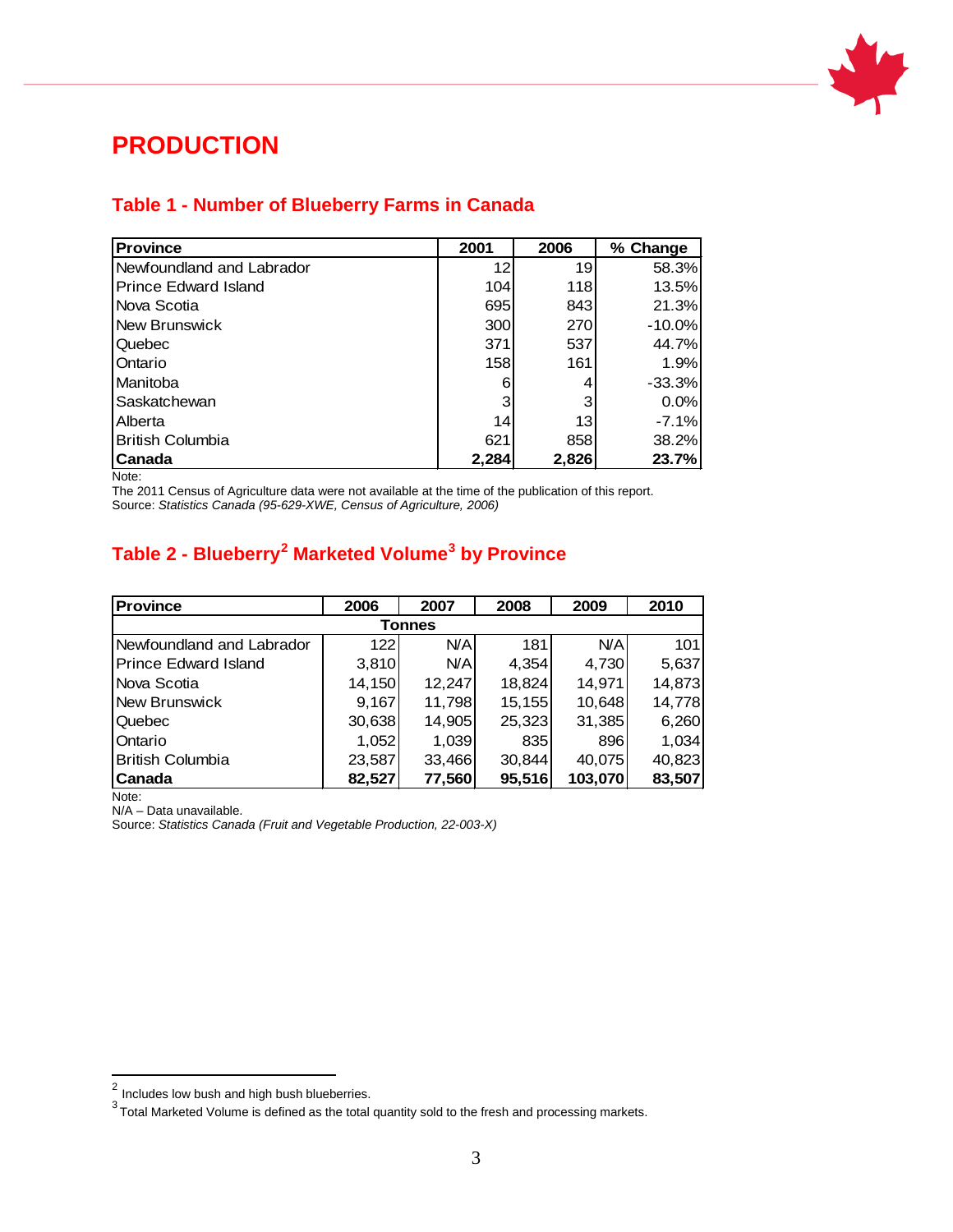



**Figure 1 - Blueberry Marketed Volume by Province – Percent Share, 2010**

Source: *Statistics Canada (Fruit and Vegetable Production, 22-003-X)* 

#### <span id="page-5-0"></span>**Table 3 - Blueberry Marketed Value by Province**

| <b>Province</b>             | 2006    | 2007       | 2008    | 2009       | 2010    |  |  |  |
|-----------------------------|---------|------------|---------|------------|---------|--|--|--|
| \$'000                      |         |            |         |            |         |  |  |  |
| Newfoundland and Labrador   | N/A     | <b>N/A</b> | 390     | <b>N/A</b> | 151     |  |  |  |
| <b>Prince Edward Island</b> | 6,500   | <b>N/A</b> | 6,200   | 3,786      | 8,104   |  |  |  |
| Nova Scotia                 | 33,235  | 28,550     | 26,500  | 13,142     | 22,278  |  |  |  |
| New Brunswick               | 16,920  | 20,725     | 21,125  | 8,703      | 20,067  |  |  |  |
| Quebec                      | 76,275  | 34,000     | 38,690  | 27,616     | 11,107  |  |  |  |
| Ontario                     | 4,680   | 4,670      | 3,920   | 4,582      | 4,330   |  |  |  |
| <b>British Columbia</b>     | 68,000  | 92,450     | 65,875  | 52,568     | 82,620  |  |  |  |
| Canada                      | 205,760 | 189,130    | 162,700 | 110,465    | 148,657 |  |  |  |
| Note:                       |         |            |         |            |         |  |  |  |

N/A – Data unavailable.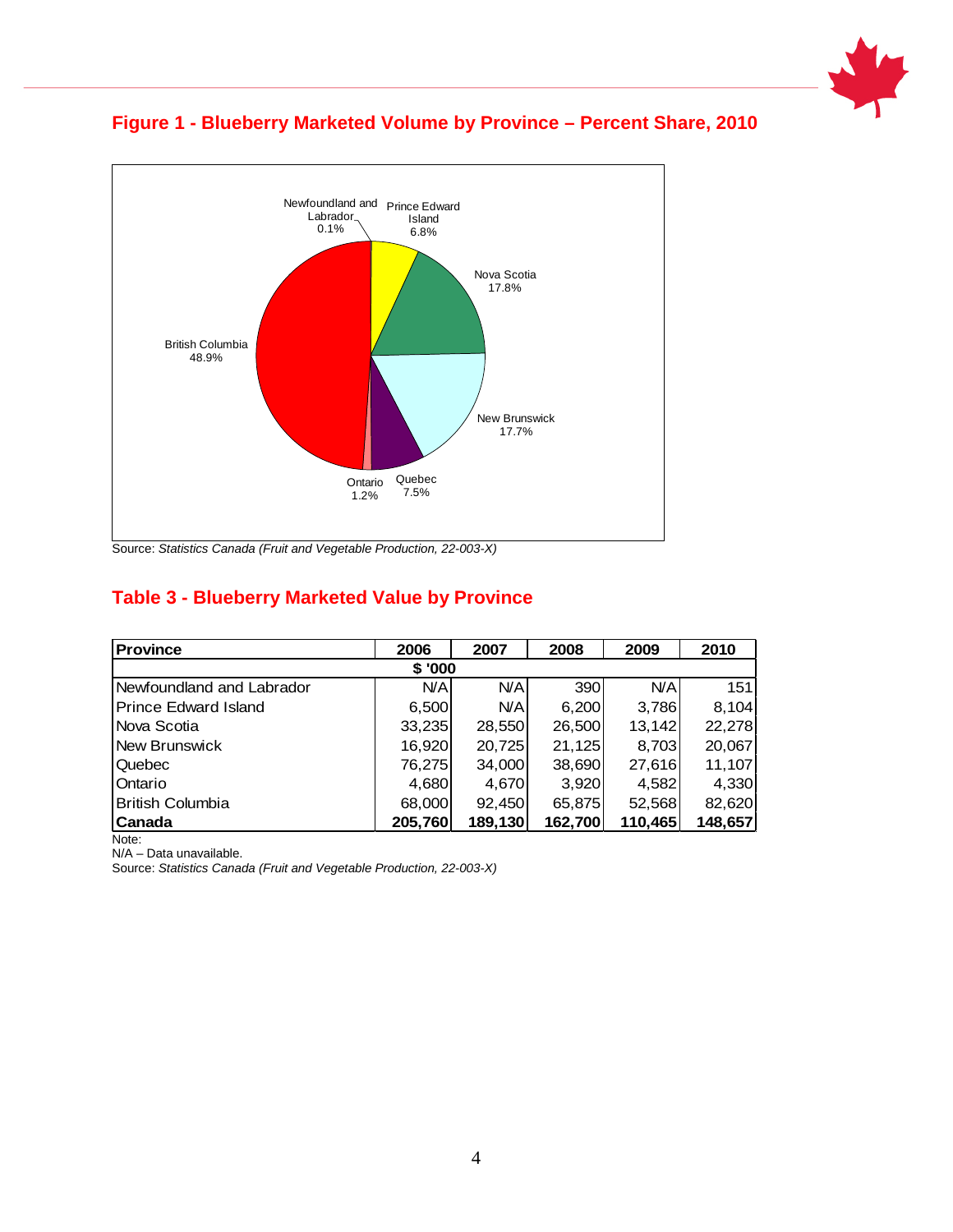



#### **Figure 2 - Blueberry Marketed Value by Province – Percent Share, 2010**

#### <span id="page-6-0"></span>**Table 4 - High Bush Blueberry Marketed Volume**

| <b>Province</b>        | 2006   | 2007   | 2008   | 2009   | 2010   |  |  |  |
|------------------------|--------|--------|--------|--------|--------|--|--|--|
| Tonnes                 |        |        |        |        |        |  |  |  |
| IBritish Columbia      | 23,587 | 33,466 | 30,844 | 40,075 | 40,823 |  |  |  |
| <b>Other Provinces</b> | 2.018  | 1.710  | 3.101  | 2.407  | 2.325  |  |  |  |
| lCanada                | 25,605 | 35.176 | 33.945 | 42.482 | 43,148 |  |  |  |

Source: *Statistics Canada (Fruit and Vegetable Production, 22-003-X)*

#### <span id="page-6-1"></span>**Table 5 - High Bush Blueberry Marketed Value**

| <b>IProvince</b>       | 2006   | 2007   | 2008   | 2009   | 2010   |  |  |
|------------------------|--------|--------|--------|--------|--------|--|--|
| \$'000                 |        |        |        |        |        |  |  |
| IBritish Columbia      | 68,000 | 92.450 | 65,875 | 52,568 | 82.620 |  |  |
| <b>Other Provinces</b> | 8,655  | 7.475I | 11,635 | 9,868  | 9.897  |  |  |
| l Canada               | 76,655 | 99.925 | 77.510 | 62,436 | 92,517 |  |  |

Source: *Statistics Canada (Fruit and Vegetable Production, 22-003-X)*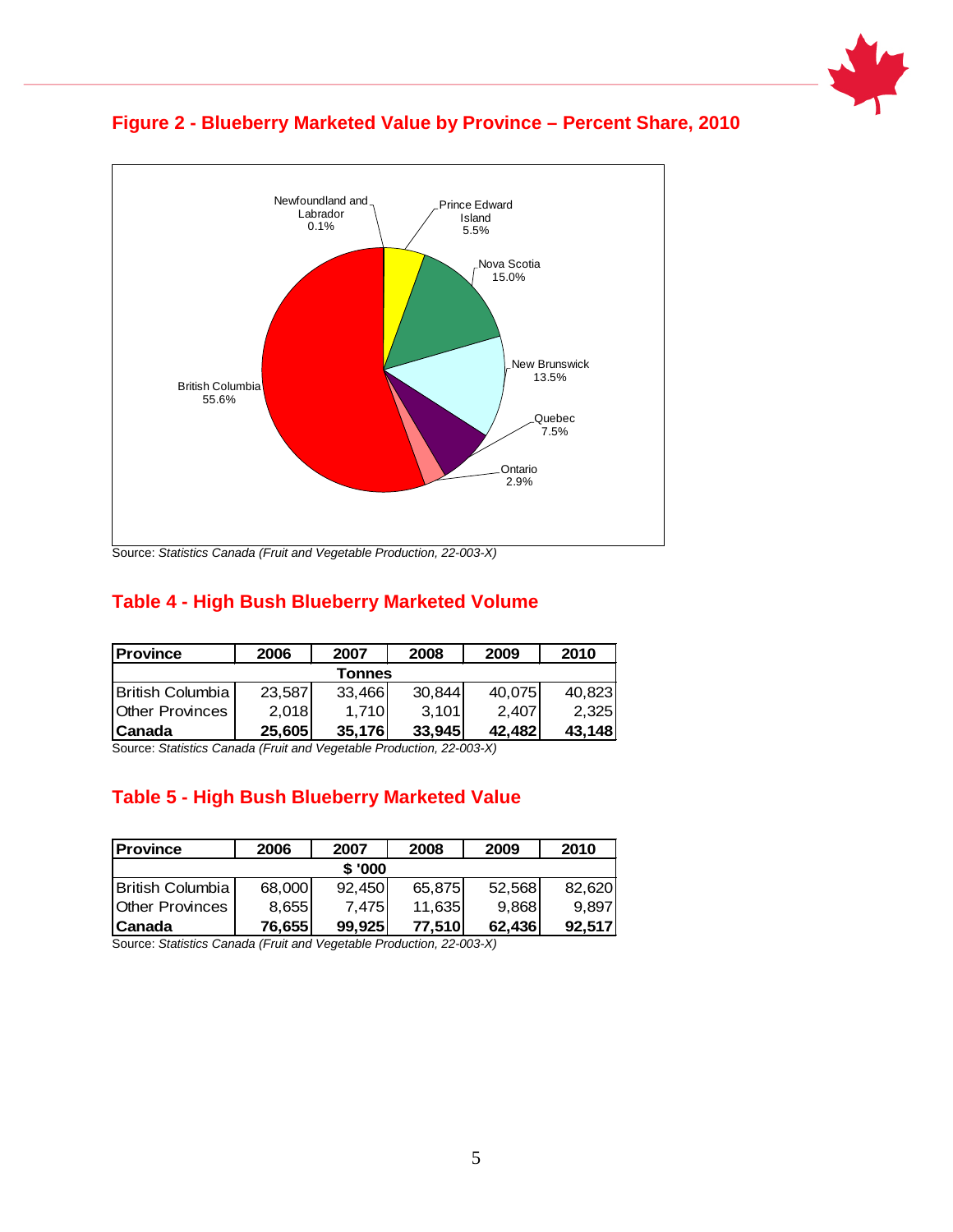

#### <span id="page-7-0"></span>**Table 6 - Low Bush Blueberry Marketed Volume**

| <b>Province</b>        | 2006   | 2007   | 2008   | 2009       | 2010       |  |  |  |
|------------------------|--------|--------|--------|------------|------------|--|--|--|
| Tonnes                 |        |        |        |            |            |  |  |  |
| Nova Scotia            | 13,880 | 11,975 | 18,144 | 14,688     | 14,522     |  |  |  |
| New Brunswick          | 9,163  | N/A    | 15,150 | <b>N/A</b> | 14,743     |  |  |  |
| Quebec                 | 29,937 | 14,470 | 23,723 | 30,178     | <b>N/A</b> |  |  |  |
| <b>Other Provinces</b> | 3,942  | 15,939 | 4,554  | 15,405     | 11,094     |  |  |  |
| <b>Canada</b>          | 56,921 | 42,384 | 61,571 | 60,271     | 40,359     |  |  |  |

Note:

N/A – Data unavailable.

Source: *Statistics Canada (Fruit and Vegetable Production, 22-003-X)*

#### <span id="page-7-1"></span>**Table 7 - Low Bush Blueberry Marketed Value**

| <b>Province</b>        | 2006    | 2007   | 2008   | 2009   | 2010   |  |  |  |
|------------------------|---------|--------|--------|--------|--------|--|--|--|
| \$'000                 |         |        |        |        |        |  |  |  |
| lNova Scotia           | N/A     | 27,700 | 24,000 | 12,027 | 20,661 |  |  |  |
| New Brunswick          | N/A     | N/A    | 21,100 | N/A    | 19,856 |  |  |  |
| Quebec                 | 73,275  | 34,000 | 33,400 | 23,606 | 7,268  |  |  |  |
| <b>Other Provinces</b> | 55,830  | 36,310 | 6,690  | 12,136 | 8,355  |  |  |  |
| <b>Canada</b>          | 129,105 | 98,010 | 85,190 | 47,769 | 56,140 |  |  |  |

Note:

N/A – Data unavailable.

Source: *Statistics Canada (Fruit and Vegetable Production, 22-003-X)*

#### **Figure 3 - Low Bush Blueberry Marketed Value – Percent Share, 2010**



Source: *Statistics Canada (Fruit and Vegetable Production, 22-003-X)*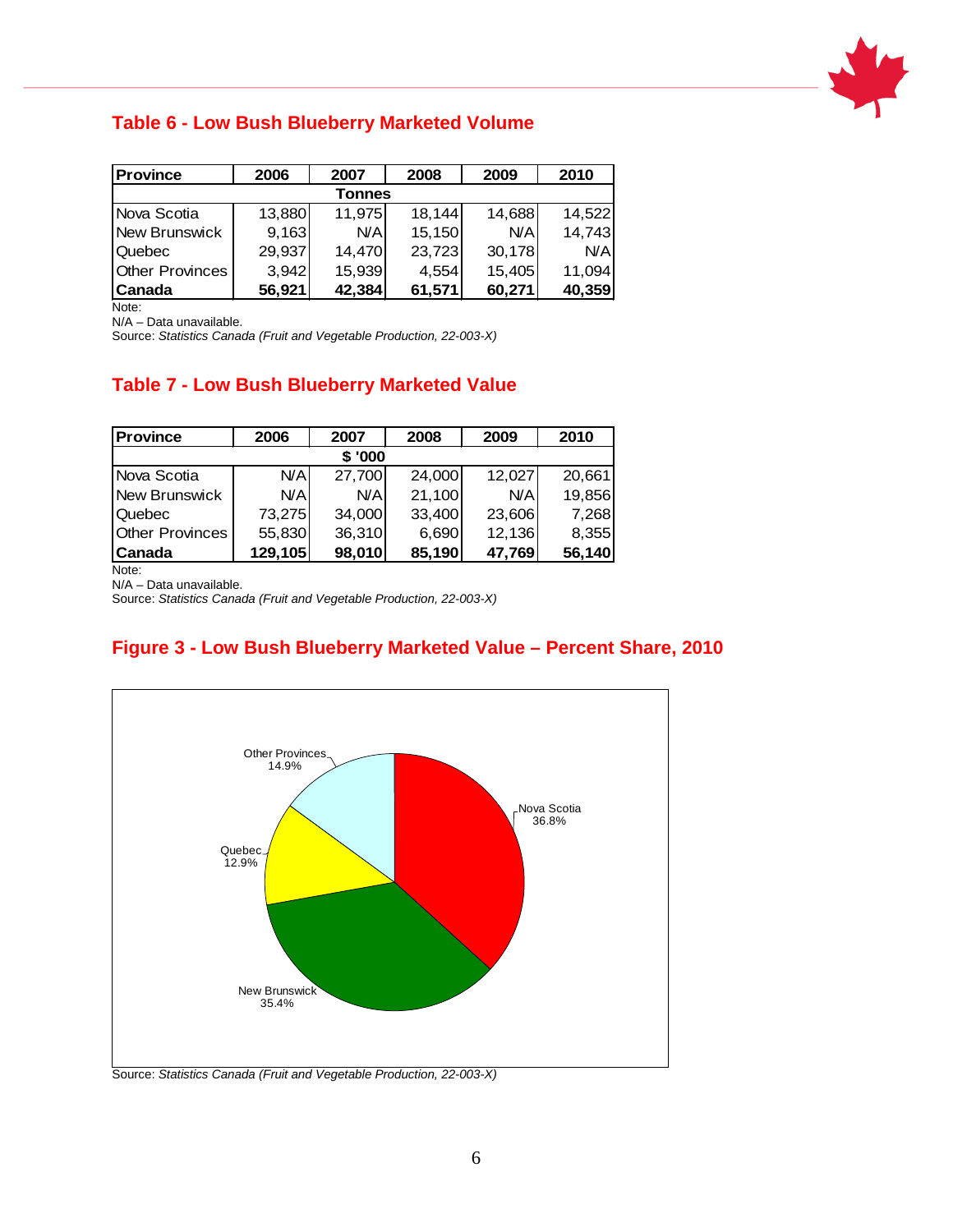

# <span id="page-8-0"></span>**Table 8 - Blueberry[4](#page-8-3) Bearing Area by Province**

| <b>Province</b>             | 2006   | 2007       | 2008   | 2009   | 2010   |  |  |  |
|-----------------------------|--------|------------|--------|--------|--------|--|--|--|
| <b>Hectares</b>             |        |            |        |        |        |  |  |  |
| Newfoundland and Labrador   | 158    | <b>N/A</b> | 324    | N/A    | 217    |  |  |  |
| <b>Prince Edward Island</b> | 1,700  | <b>N/A</b> | 2,023  | 2,228  | 2,391  |  |  |  |
| Nova Scotia                 | 7,074  | 8,013      | 8,213  | 7,408  | 7,558  |  |  |  |
| New Brunswick               | 4,840  | 5,265      | 5,471  | 4,749  | 5,995  |  |  |  |
| Quebec                      | 9,551  | 12,351     | 13,031 | 14,342 | 11,995 |  |  |  |
| Ontario                     | 251    | 255        | 190    | 200    | 209    |  |  |  |
| <b>British Columbia</b>     | 3,298  | 3,885      | 4,856  | 5,617  | 5,952  |  |  |  |
| Canada                      | 26,871 | 31,691     | 34,109 | 34,848 | 34,277 |  |  |  |

Note:

N/A – Data unavailable.

Source: *Statistics Canada (Fruit and Vegetable Production, 22-003-X)*

#### <span id="page-8-1"></span>**Table 9 - High Bush Blueberry Bearing Area**

| <b>Province</b>         | 2006  | 2007  | 2008  | 2009  | 2010  |  |  |  |
|-------------------------|-------|-------|-------|-------|-------|--|--|--|
| <b>Hectares</b>         |       |       |       |       |       |  |  |  |
| <b>British Columbia</b> | 3.298 | 3,885 | 4,856 | 5.617 | 5.952 |  |  |  |
| <b>Other Provinces</b>  | 563   | 573   | 589   | 639   | 677   |  |  |  |
| 'Canada                 | 3.861 | 4.458 | 5.445 | 6.256 | 6.629 |  |  |  |

Source: *Statistics Canada (Fruit and Vegetable Production, 22-003-X)*

#### <span id="page-8-2"></span>**Table 10 - Low Bush Blueberry Bearing Area**

| <b>Province</b>        | 2006   | 2007   | 2008   | 2009   | 2010   |  |  |  |
|------------------------|--------|--------|--------|--------|--------|--|--|--|
| <b>Hectares</b>        |        |        |        |        |        |  |  |  |
| Nova Scotia            | 6,961  | 7,891  | 8,094  | 7,282  | 7,418  |  |  |  |
| <b>New Brunswick</b>   | 4,836  | N/A    | 5,467  | N/A    | 5,986  |  |  |  |
| Quebec                 | 9,348  | 12,141 | 12,748 | 14,027 | 11,626 |  |  |  |
| <b>Other Provinces</b> | 1,866  | 7,201  | 2,355  | 7.282  | 2.619  |  |  |  |
| Canada                 | 23,011 | 27,233 | 28,664 | 28,591 | 27,649 |  |  |  |

Note:

N/A – Data unavailable.

<span id="page-8-3"></span> $<sup>4</sup>$  Includes low bush and high bush blueberries.</sup>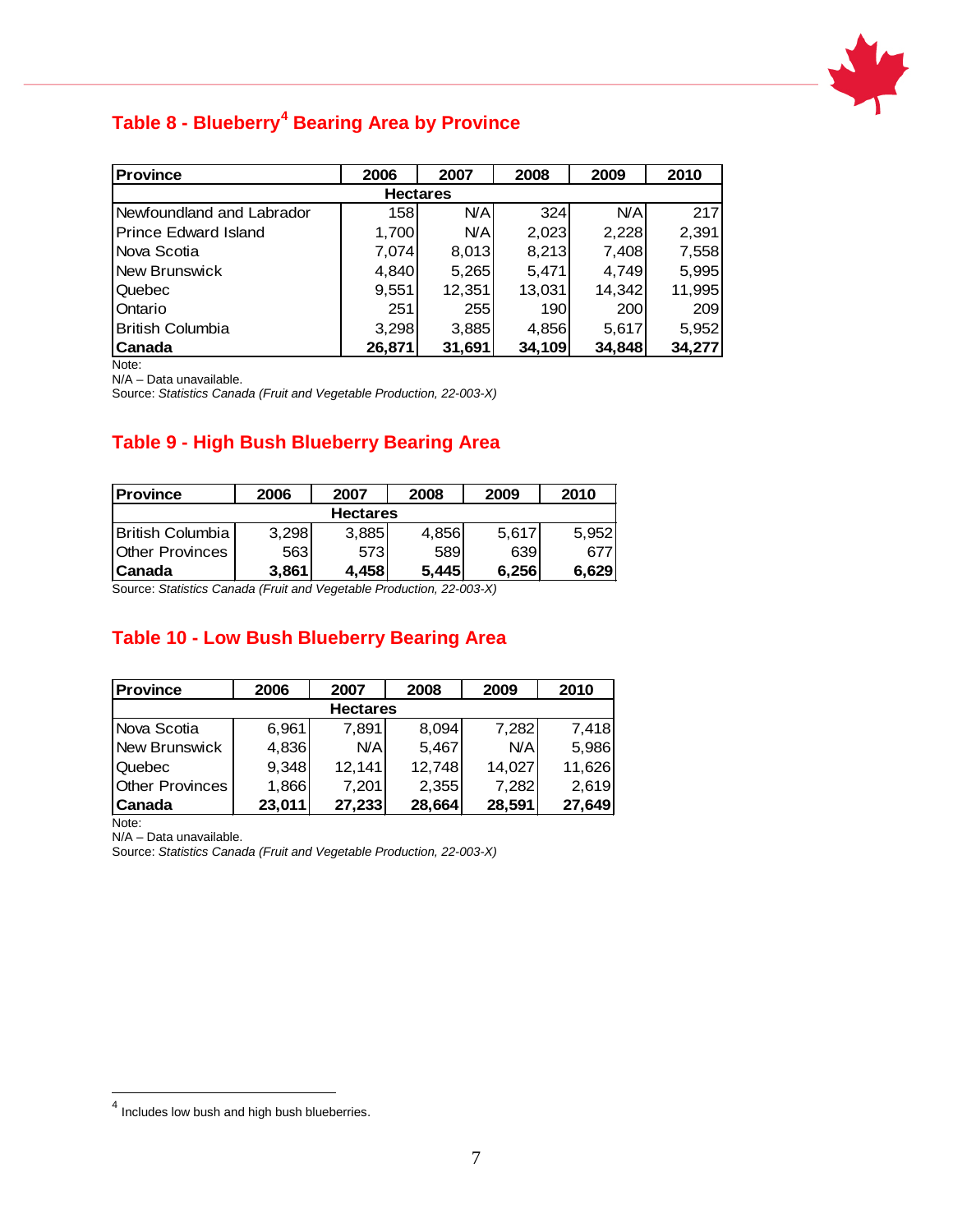

### <span id="page-9-0"></span>**Table 11 - Blueberry[5](#page-9-3) Cultivated Area by Province**

| <b>Province</b>             | 2006   | 2007       | 2008    | 2009   | 2010   |  |  |  |  |
|-----------------------------|--------|------------|---------|--------|--------|--|--|--|--|
| <b>Hectares</b>             |        |            |         |        |        |  |  |  |  |
| Newfoundland and Labrador   | 595    | <b>N/A</b> | 809     | N/A    | 365    |  |  |  |  |
| <b>Prince Edward Island</b> | 3,845  | <b>N/A</b> | 4,047   | 4,454  | 4,704  |  |  |  |  |
| Nova Scotia                 | 15,499 | 16,127     | 16, 143 | 16,147 | 15,608 |  |  |  |  |
| New Brunswick               | 8,909  | 10,728     | 10,971  | 10,870 | 10,924 |  |  |  |  |
| Quebec                      | 16,422 | 23,358     | 25,665  | 27,176 | 24,471 |  |  |  |  |
| Ontario                     | 291    | 308        | 200     | 233    | 257    |  |  |  |  |
| <b>British Columbia</b>     | 4,452  | 6,475      | 7,284   | 7,689  | 7,626  |  |  |  |  |
| Canada                      | 50,013 | 61,650     | 65,120  | 67,175 | 63,956 |  |  |  |  |

Note:

N/A – Data unavailable.

Source: *Statistics Canada (Fruit and Vegetable Production, 22-003-X)*

#### <span id="page-9-1"></span>**Table 12 - High Bush Blueberry – Bearing and Non Bearing Areas**

| <b>Province</b>         | 2006  | 2007   | 2008   | 2009  | 2010  |  |  |  |  |
|-------------------------|-------|--------|--------|-------|-------|--|--|--|--|
| <b>Hectares</b>         |       |        |        |       |       |  |  |  |  |
| <b>British Columbia</b> | 4,452 | 6.475  | 7.284l | 7,689 | 7,626 |  |  |  |  |
| <b>Other Provinces</b>  | 645   | 720    | 724    | 777   | 841   |  |  |  |  |
| l Canada                | 5.097 | 7.1951 | 8.009  | 8.466 | 8.467 |  |  |  |  |

Source: *Statistics Canada (Fruit and Vegetable Production, 22-003-X)*

#### <span id="page-9-2"></span>**Table 13 - Low Bush Blueberry – Bearing and Non Bearing Areas**

| <b>Province</b>        | 2006   | 2007   | 2008   | 2009   | 2010   |  |  |  |
|------------------------|--------|--------|--------|--------|--------|--|--|--|
| <b>Hectares</b>        |        |        |        |        |        |  |  |  |
| INova Scotia           | 15,378 | 15,985 | 15,985 | 15,985 | 15.446 |  |  |  |
| New Brunswick          | 8,903  | N/A    | 10,967 | N/A    | 10,913 |  |  |  |
| Quebec                 | 16,187 | 23,067 | 25,293 | 26,796 | 24,046 |  |  |  |
| <b>Other Provinces</b> | 4,447  | 15,402 | 4,866  | 15,928 | 5,083  |  |  |  |
| Canada                 | 44,915 | 54,454 | 57,111 | 58,709 | 55,489 |  |  |  |

Note:

N/A – Data unavailable.

<span id="page-9-3"></span> $<sup>5</sup>$  Includes low bush and high bush blueberries.</sup>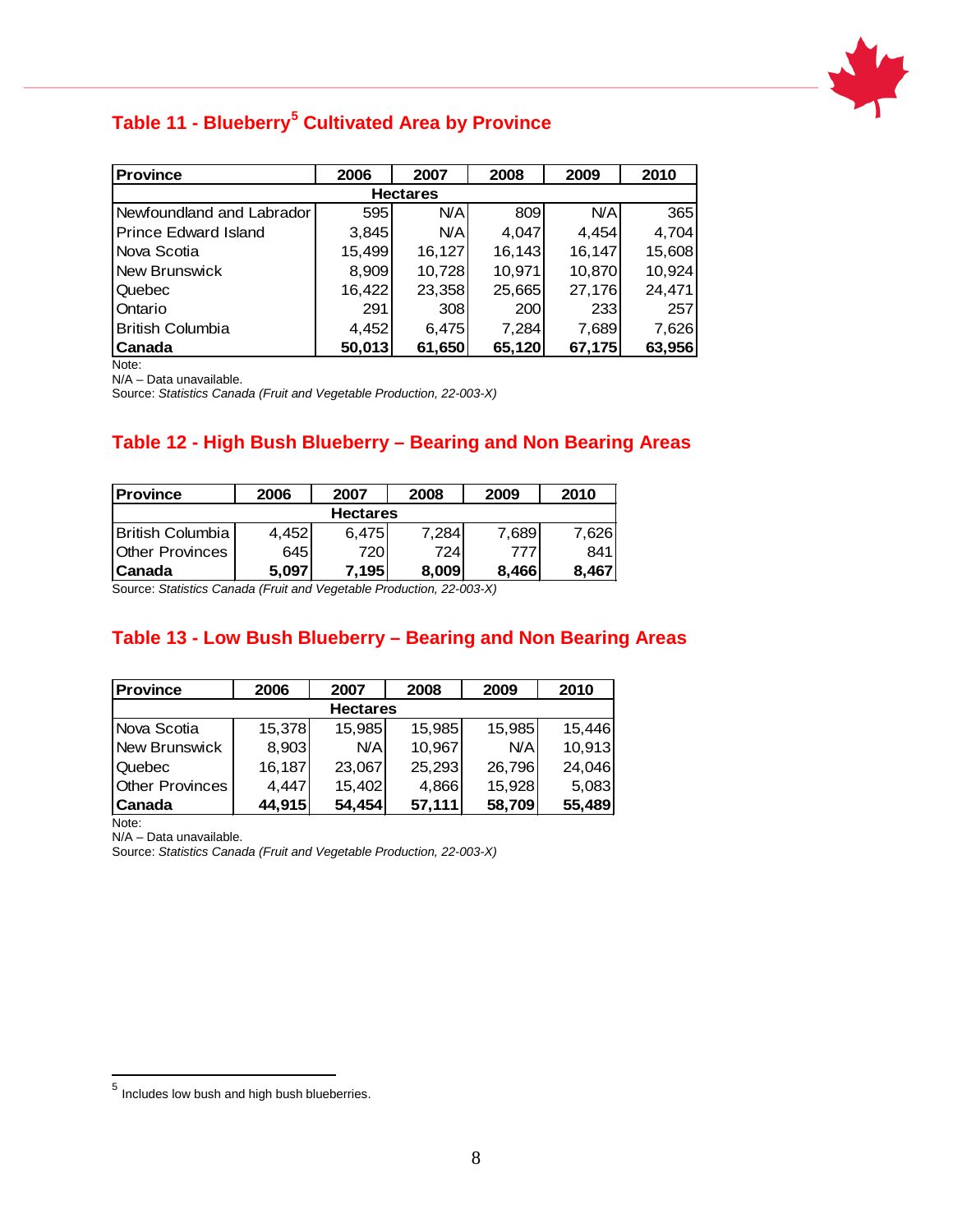

### <span id="page-10-0"></span>**Table 14 - World Blueberry Production**

| <b>Countries</b>          | 2005    | 2006          | 2007                    | 2008  | 2009            |
|---------------------------|---------|---------------|-------------------------|-------|-----------------|
|                           |         | <b>Tonnes</b> |                         |       |                 |
| <b>United States</b>      | 135,534 | 162,658       | 165,289                 |       | 158,032 165,198 |
| Canada                    | 69,410  | 82,530        | 77,400                  |       | 95,516 103,070  |
| Poland                    | 5,000   | 4,940         | 5,226                   | 7,857 | 11,023          |
| Germany                   | N/A     | 6,088         | 5,818                   | 4,116 | 9,940           |
| Netherlands               | 4,235   | 4,472         | 4,956                   | 4,199 | 5,389           |
| New Zealand               | 1,951   | 1,579         | 1,400                   | 2,250 | 2,700           |
| Sweden                    | 2,200   | 2,634         | 2,500                   | 2,584 | 2,576           |
| Romania                   | 3,500   | 2,000         | 2,000                   | 2,220 | 2,353           |
| Lithuania                 | 7,933   | 6,623         | 4,392                   | 4,400 | 1,794           |
| <b>Russian Federation</b> | 2,500   | 2,500         | 2,600                   | 1,600 | 1,700           |
| Italy                     | 1,489   | 1,500         | 1,440                   | 1,435 | 1,509           |
| Ukraine                   | 3,000   | 1,000         | 2,000                   | 3,000 | 1,000           |
| Spain                     | 1,000   | 1,119         | 968                     | 1,038 | 924             |
| Latvia                    | 900     | 800           | 1,000                   | 876   | 807             |
| France                    | 792     | 802           | 761                     | 775   | 794             |
| Uzbekistan                | 500     | 500           | 500                     | 600   | 700             |
| Portugal                  | 92      | 200           | 169                     | 220   | 250             |
| Mexico                    | 260     | 264           | 123                     | 125   | 121             |
| Morocco                   | 55      | 57            | 58                      | 56    | 60              |
| Norway                    | N/A     | 54            | 25                      | 27    | 51              |
| World                     | 240,351 | 282,320       | 278,625 290,926 311,959 |       |                 |

Note:

N/A – Data unavailable. Source: *FAO 2011-07-11*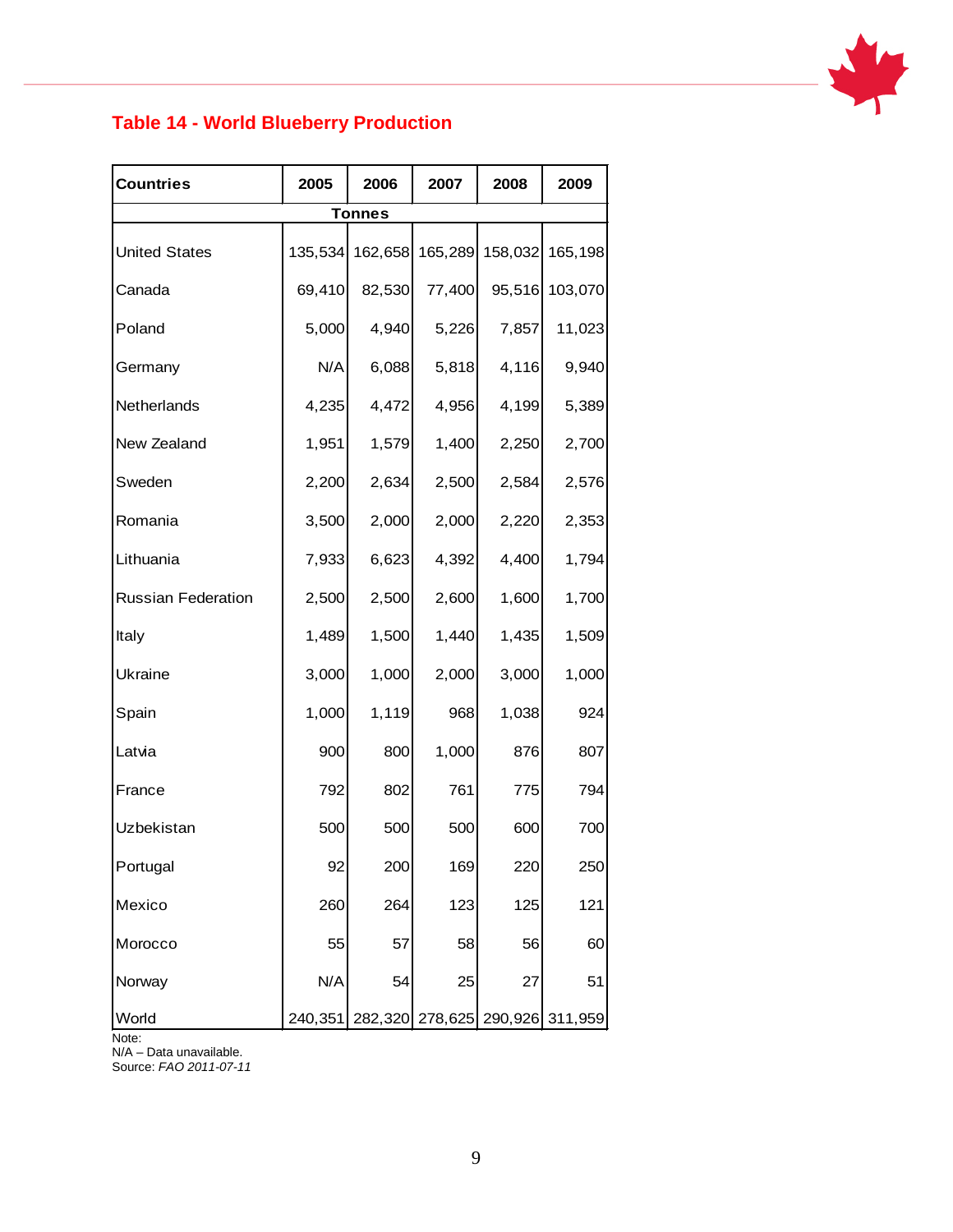





Source: *FAO Stat 2011-07-11*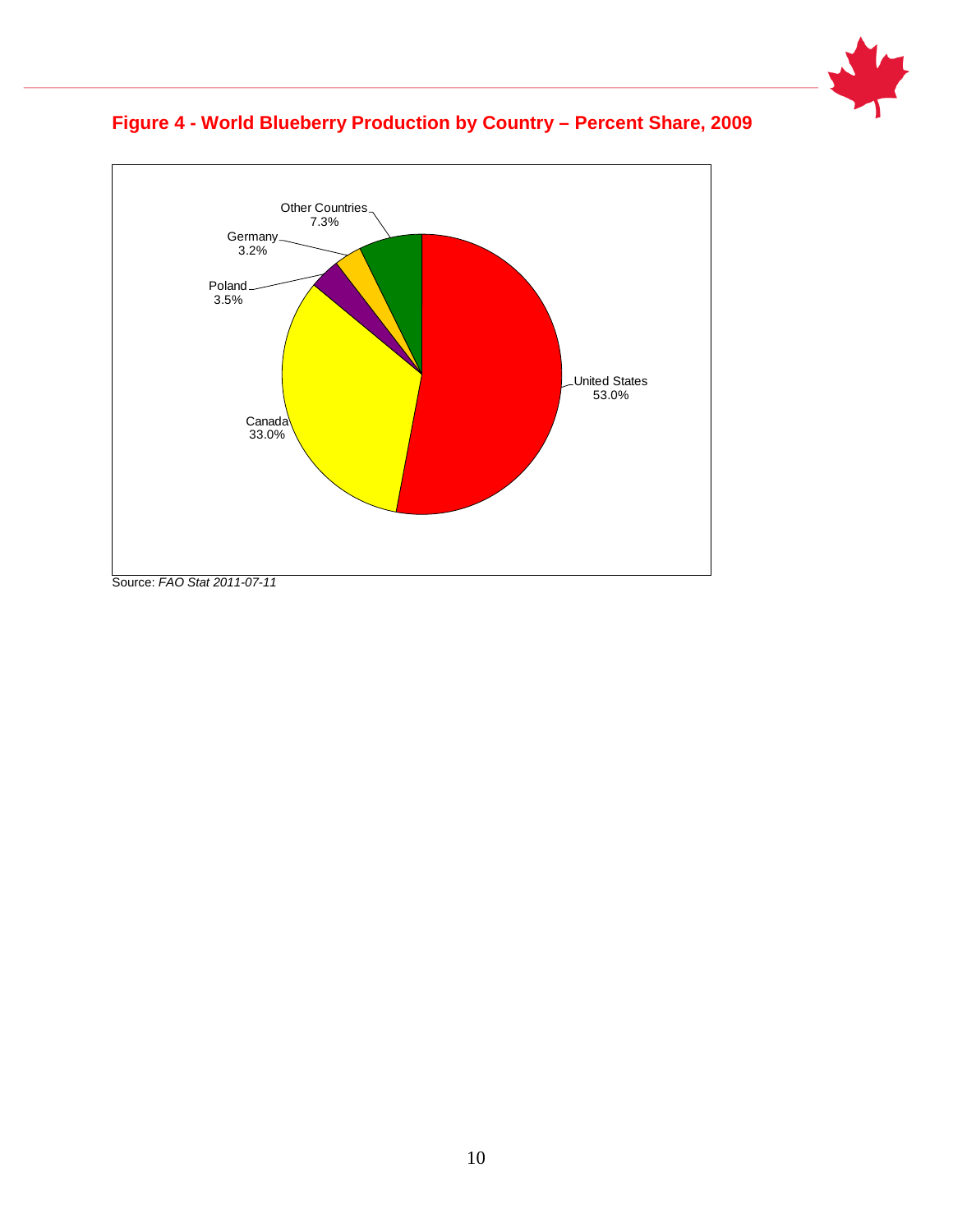

# <span id="page-12-0"></span>**TRADE**

#### <span id="page-12-1"></span>**Exports**

#### <span id="page-12-2"></span>**Table 15 - Top 10 Blueberry Export Destinations**

| <b>Countries</b>       | 2006    | 2007    | 2008    | 2009    | 2010    |  |  |  |
|------------------------|---------|---------|---------|---------|---------|--|--|--|
| \$'000                 |         |         |         |         |         |  |  |  |
| <b>United States</b>   | 208,028 | 214,472 | 197,722 | 152,329 | 151,431 |  |  |  |
| Japan                  | 42,372  | 33,600  | 28,857  | 18.997  | 21,999  |  |  |  |
| Germany                | 16,794  | 17,201  | 18,410  | 25,150  | 20,924  |  |  |  |
| <b>Netherlands</b>     | 10,774  | 7,057   | 11,359  | 6,993   | 11,089  |  |  |  |
| China                  | 6,767   | 9,096   | 5,773   | 4,523   | 6,906   |  |  |  |
| United Kingdom         | 12,832  | 15,912  | 16,028  | 8,065   | 6,105   |  |  |  |
| France                 | 8,950   | 7,702   | 7,912   | 6,866   | 6,048   |  |  |  |
| Australia              | 3,335   | 5,299   | 4.041   | 3,325   | 5,409   |  |  |  |
| <b>Belgium</b>         | 6,203   | 7,637   | 4,322   | 4,981   | 5,274   |  |  |  |
| South Korea            | 200     | 54      | 523     | 296     | 2,991   |  |  |  |
| <b>Other Countries</b> | 5,298   | 5,679   | 6,362   | 4.841   | 6,977   |  |  |  |
| <b>Total</b>           | 321,553 | 323,708 | 301,309 | 236,366 | 245,153 |  |  |  |

Source: *Statistics Canada (CATSnet, 2011-07-11)*

### **Figure 5 - Top 10 Blueberry Export Destinations – Percent Share, 2010**

<span id="page-12-3"></span>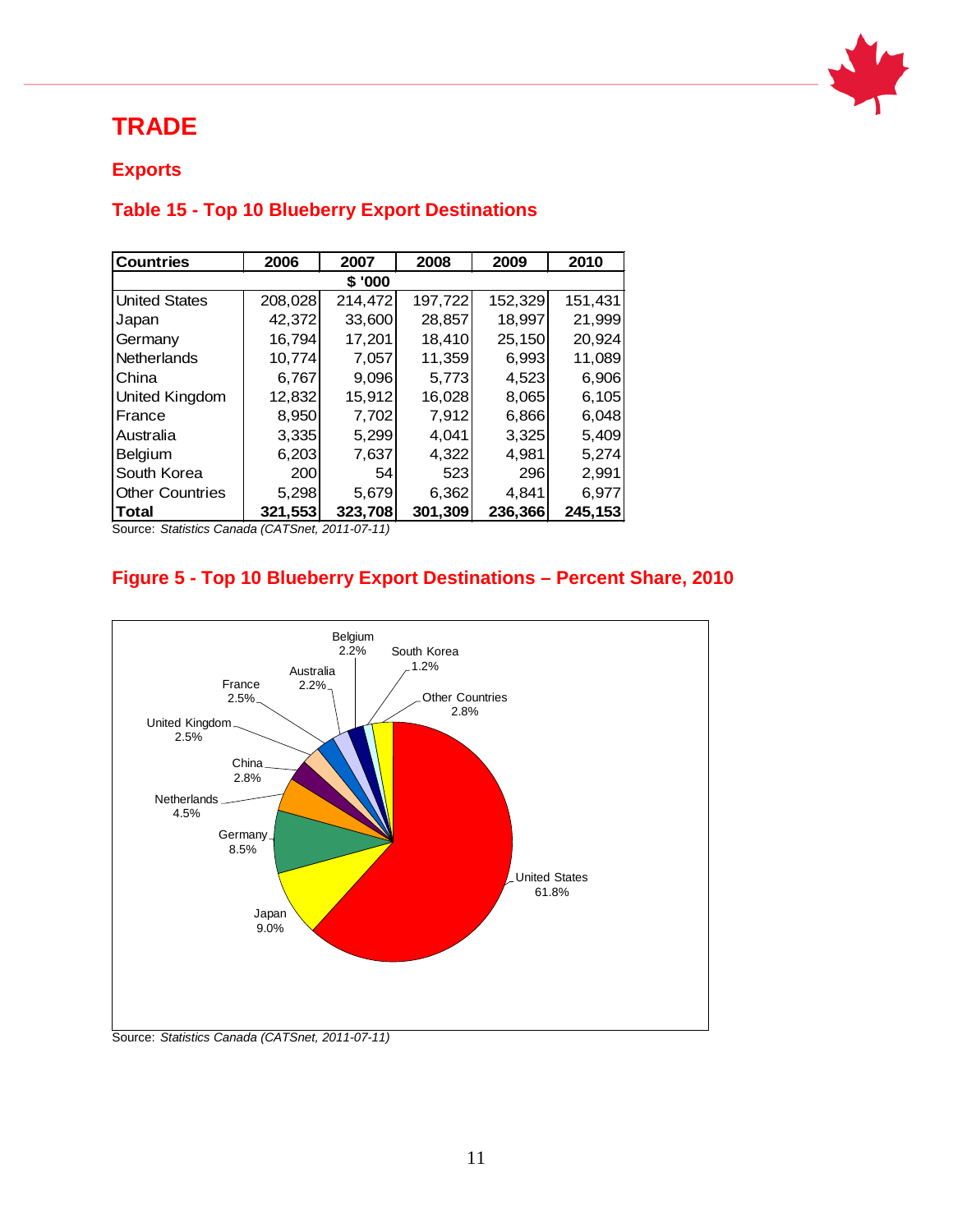

### **Table 16 - Blueberry Exports by Province, Volume**

| <b>Tonnes</b><br><b>British Columbia</b><br>135,329<br>Blueberries,<br>34,596<br>New Brunswick<br>859,596<br>1,258,478<br>wild, fresh<br>Nova Scotia<br>3,319,054<br>2,444,200<br>Ontario<br>0<br>0<br><b>Prince Edward Island</b><br>407,189<br>288,737<br>424,115<br>92,595<br>Quebec<br>5,044,550<br>4,219,339<br>Canada | 63,706<br>1,951,725<br>3,188,729<br>O<br>1,979,051<br>27,152<br>7,210,370<br>5,784<br>9,595,230 | 19,323<br>612,738<br>2,441,017<br>40<br>1,854,808<br>11,092<br>4,939,028<br>1,045<br>14, 103, 152 | 257,170<br>1,026,972<br>3,221,419<br>1,570<br>2,156,821<br>29,755<br>6,693,712 |
|-----------------------------------------------------------------------------------------------------------------------------------------------------------------------------------------------------------------------------------------------------------------------------------------------------------------------------|-------------------------------------------------------------------------------------------------|---------------------------------------------------------------------------------------------------|--------------------------------------------------------------------------------|
|                                                                                                                                                                                                                                                                                                                             |                                                                                                 |                                                                                                   |                                                                                |
|                                                                                                                                                                                                                                                                                                                             |                                                                                                 |                                                                                                   |                                                                                |
|                                                                                                                                                                                                                                                                                                                             |                                                                                                 |                                                                                                   |                                                                                |
|                                                                                                                                                                                                                                                                                                                             |                                                                                                 |                                                                                                   |                                                                                |
|                                                                                                                                                                                                                                                                                                                             |                                                                                                 |                                                                                                   |                                                                                |
|                                                                                                                                                                                                                                                                                                                             |                                                                                                 |                                                                                                   |                                                                                |
|                                                                                                                                                                                                                                                                                                                             |                                                                                                 |                                                                                                   |                                                                                |
|                                                                                                                                                                                                                                                                                                                             |                                                                                                 |                                                                                                   |                                                                                |
|                                                                                                                                                                                                                                                                                                                             |                                                                                                 |                                                                                                   |                                                                                |
| Blueberries,<br>Alberta<br>0<br>0                                                                                                                                                                                                                                                                                           |                                                                                                 |                                                                                                   |                                                                                |
| <b>British Columbia</b><br>10,592,701<br>8,175,456<br>cultivated, fresh                                                                                                                                                                                                                                                     |                                                                                                 |                                                                                                   | 13,436,881                                                                     |
| Manitoba<br>980                                                                                                                                                                                                                                                                                                             |                                                                                                 |                                                                                                   |                                                                                |
| New Brunswick<br>O                                                                                                                                                                                                                                                                                                          |                                                                                                 | 1,633                                                                                             | 1,410                                                                          |
| Nova Scotia<br>269,723<br>350,182                                                                                                                                                                                                                                                                                           | 198,188                                                                                         | 173,928                                                                                           | 246,346                                                                        |
| Ontario<br>6,613<br>24,442                                                                                                                                                                                                                                                                                                  | 1,763                                                                                           | 18,177                                                                                            | 46,697                                                                         |
| Quebec<br>653<br>0                                                                                                                                                                                                                                                                                                          | 20,675                                                                                          | 0                                                                                                 | 138,744                                                                        |
| Saskatchewan<br>0                                                                                                                                                                                                                                                                                                           | 18,598                                                                                          |                                                                                                   |                                                                                |
| 10,870,017<br>8,550,733<br>Canada                                                                                                                                                                                                                                                                                           | 9,840,238                                                                                       | 14,297,935                                                                                        | 13,870,078                                                                     |
| Alberta<br>218,672<br>290,798<br>Blueberries,                                                                                                                                                                                                                                                                               | 219,855                                                                                         | 148,857                                                                                           | 145,950                                                                        |
| <b>British Columbia</b><br>839,837<br>309,205<br>wild, uncooked,                                                                                                                                                                                                                                                            | 130,836                                                                                         | 816,703                                                                                           | 967,591                                                                        |
| <b>New Brunswick</b><br>steamed or<br>331,531<br>935,140                                                                                                                                                                                                                                                                    | 930                                                                                             | 18,778                                                                                            |                                                                                |
| Newfoundland and Labrador<br>boiled in water<br>0                                                                                                                                                                                                                                                                           | 0                                                                                               | 5,894                                                                                             | 9,973                                                                          |
| 17,437,077<br>Nova Scotia<br>21,894,937<br>sweetened or                                                                                                                                                                                                                                                                     | 20,036,057                                                                                      | 17,349,199                                                                                        | 23,218,772                                                                     |
| 129,331<br>105,309<br>Ontario<br>not, frozen                                                                                                                                                                                                                                                                                | 5,310                                                                                           | 25,420                                                                                            | 133,072                                                                        |
| <b>Prince Edward Island</b><br>1,804,689<br>2,820,789                                                                                                                                                                                                                                                                       | 2,210,103                                                                                       | 1,974,075                                                                                         | 2,757,357                                                                      |
| 16,678,349<br>16,051,716<br>Quebec                                                                                                                                                                                                                                                                                          | 15,561,052                                                                                      | 15,618,655                                                                                        | 16,328,250                                                                     |
| Saskatchewan<br>22,273                                                                                                                                                                                                                                                                                                      |                                                                                                 | 23,338                                                                                            |                                                                                |
| 42,935,719<br>Canada<br>36,933,934                                                                                                                                                                                                                                                                                          | 38,164,143                                                                                      | 35,980,919                                                                                        | 43,560,965                                                                     |
| Alberta<br>154,718<br>193,731<br>Blueberries,                                                                                                                                                                                                                                                                               | 355,484                                                                                         | 210,247                                                                                           | 244,568                                                                        |
| <b>British Columbia</b><br>13,713,933<br>15,086,599<br>cultivated,                                                                                                                                                                                                                                                          | 17,548,776                                                                                      | 16,202,255                                                                                        | 20,184,812                                                                     |
| Manitoba<br>21,773<br>uncooked,<br>0                                                                                                                                                                                                                                                                                        | 21,773                                                                                          |                                                                                                   |                                                                                |
| New Brunswick<br>15,336<br>steamed or                                                                                                                                                                                                                                                                                       |                                                                                                 | ი                                                                                                 | 20,813                                                                         |
| Newfoundland<br>boiled in water,                                                                                                                                                                                                                                                                                            |                                                                                                 |                                                                                                   |                                                                                |
| Nova Scotia<br>261,268<br>232,998<br>sweetened or                                                                                                                                                                                                                                                                           | 197,646                                                                                         | 223,670                                                                                           | 1,103,779                                                                      |
| <b>Prince Edward Island</b><br>226,933<br>253,790<br>not, frozen                                                                                                                                                                                                                                                            | 117,028                                                                                         | 23,814                                                                                            |                                                                                |
| 2,747,746<br>Quebec<br>1,884,432                                                                                                                                                                                                                                                                                            | 3,355,607                                                                                       | 3,883,795                                                                                         | 1,173,471                                                                      |
| Saskatchewan<br>43.773<br>0                                                                                                                                                                                                                                                                                                 |                                                                                                 |                                                                                                   |                                                                                |
| 16,218,604<br>Canada<br>18,432,675                                                                                                                                                                                                                                                                                          | 21,621,155                                                                                      | 20,544,212                                                                                        | 22,838,072                                                                     |

<span id="page-13-0"></span>Source: *Statistics Canada (CATSnet, 2011-07-11)*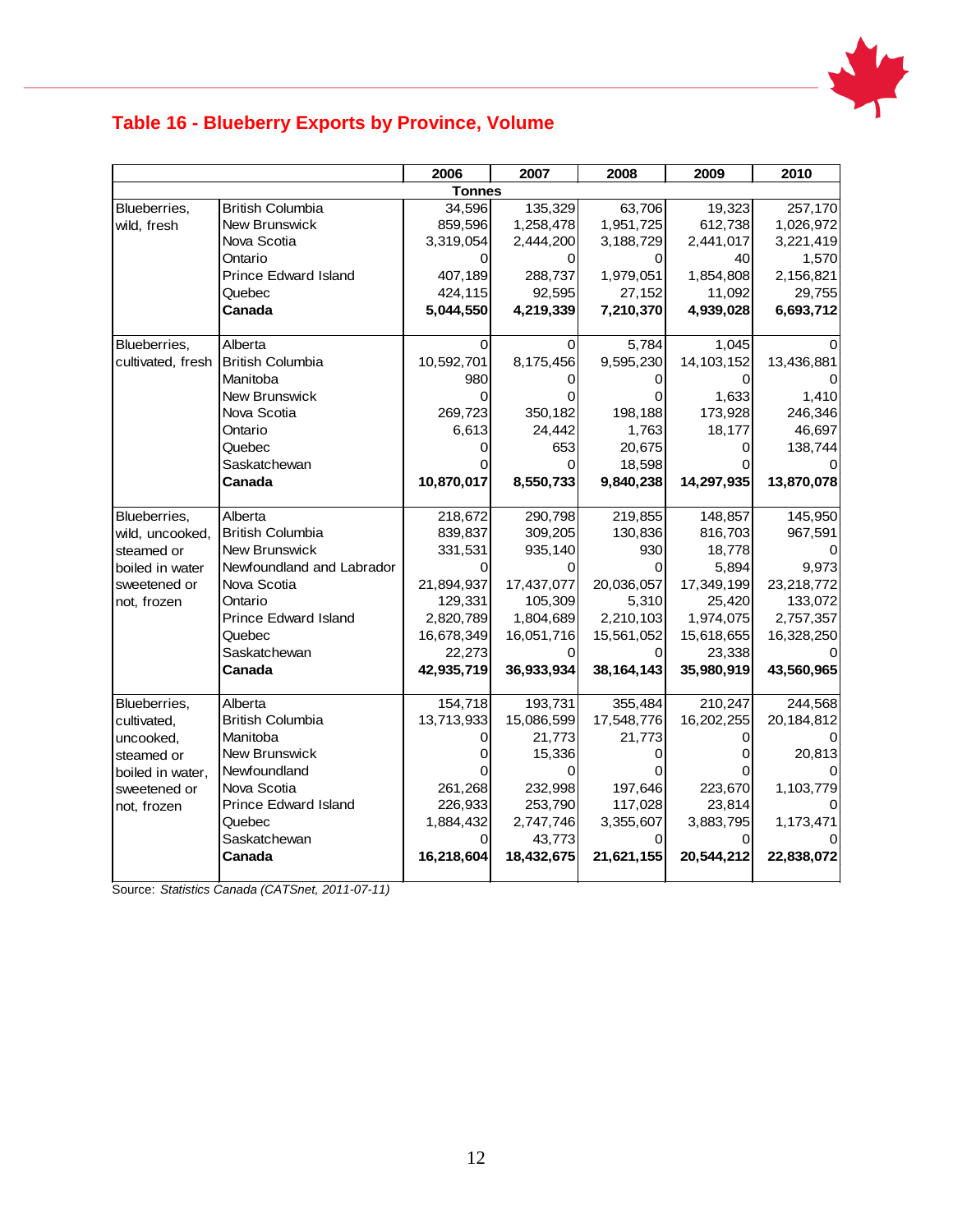

### **Table 17 - Blueberry Exports by Province, Value**

|                   |                                     | 2006        | 2007        | 2008        | 2009        | 2010        |
|-------------------|-------------------------------------|-------------|-------------|-------------|-------------|-------------|
|                   |                                     | \$ '000     |             |             |             |             |
| Blueberries,      | <b>British Columbia</b>             | 206         | 642         | 287         | 156         | 734         |
| wild, fresh       | New Brunswick                       | 679         | 1,390       | 1,817       | 388         | 606         |
|                   | Nova Scotia                         | 5,153       | 4,291       | 5,081       | 3,173       | 4,317       |
|                   | Ontario                             | 0           | 0           | 0           |             |             |
|                   | <b>Prince Edward Island</b>         | 851         | 995         | 5,383       | 2,102       | 2,308       |
|                   | Quebec                              | 1,225       | 322         | 154         | 45          | 87          |
|                   | Canada                              | 8,115       | 7,642       | 12,721      | 5,864       | 8,061       |
|                   | Alberta                             | 0           |             | 33          |             |             |
| Blueberries,      |                                     |             | 0           |             | 6           |             |
| cultivated, fresh | <b>British Columbia</b><br>Manitoba | 57,234<br>3 | 47,521      | 46,121<br>0 | 53,845      | 55,639      |
|                   |                                     |             |             |             |             |             |
|                   | New Brunswick<br>Nova Scotia        | 0<br>2,216  | 2,028       | 0<br>1,691  | 11<br>1,578 | 11<br>1,892 |
|                   |                                     | 15          | 87          |             | 53          |             |
|                   | Ontario                             |             |             | 23          |             | 183         |
|                   | Quebec                              | 0           | 5           | 103         | 0           | 839         |
|                   | Saskatchewan<br>Canada              | 59,468      | ი<br>49,641 | 67          |             |             |
|                   |                                     |             |             | 48,037      | 55,493      | 58,565      |
| Blueberries.      | Alberta                             | 1,412       | 1,958       | 1,698       | 1,346       | 841         |
| wild, uncooked,   | <b>British Columbia</b>             | 3,567       | 1,492       | 677         | 2,616       | 3,034       |
| steamed or        | New Brunswick                       | 926         | 3,554       | 6           | 39          |             |
| boiled in water   | Newfoundland and Labrador           | 0           | 0           | $\Omega$    | 32          | 54          |
| sweetened or      | Nova Scotia                         | 91,172      | 85,082      | 82,714      | 54,882      | 63,304      |
| not, frozen       | Ontario                             | 689         | 505         | 31          | 138         | 533         |
|                   | <b>Prince Edward Island</b>         | 11,457      | 8,419       | 7,615       | 7,299       | 7,856       |
|                   | Quebec                              | 74,704      | 82,881      | 66,276      | 54,435      | 46,628      |
|                   | Saskatchewan                        | 126         | 0           | 0           | 74          |             |
|                   | Canada                              | 184,052     | 183,890     | 159,017     | 120,860     | 122,249     |
| Blueberries,      | Alberta                             | 817         | 1,116       | 2,035       | 966         | 809         |
| cultivated,       | <b>British Columbia</b>             | 58,282      | 66,275      | 63,868      | 38,844      | 47,284      |
| uncooked,         | Manitoba                            | 0           | 99          | 102         | O           | ∩           |
| steamed or        | New Brunswick                       | 0           | 46          | $\Omega$    | O           | 65          |
| boiled in water,  | Nova Scotia                         | 1,027       | 1,129       | 849         | 667         | 3,275       |
| sweetened or      | Ontario                             | 0           | 0           | 86          |             | 291         |
|                   | <b>Prince Edward Island</b>         | 1,028       | 1,220       | 535         | 104         |             |
| not, frozen       | Quebec                              | 8,764       | 12,396      | 14,059      | 13,563      | 4,555       |
|                   | Saskatchewan                        | O           | 255         | $\Omega$    |             |             |
|                   | Canada                              | 69,917      | 82,536      | 81,535      | 54,149      | 56,279      |
|                   |                                     |             |             |             |             |             |

Source: *Statistics Canada (CATSnet, 2011-07-11)*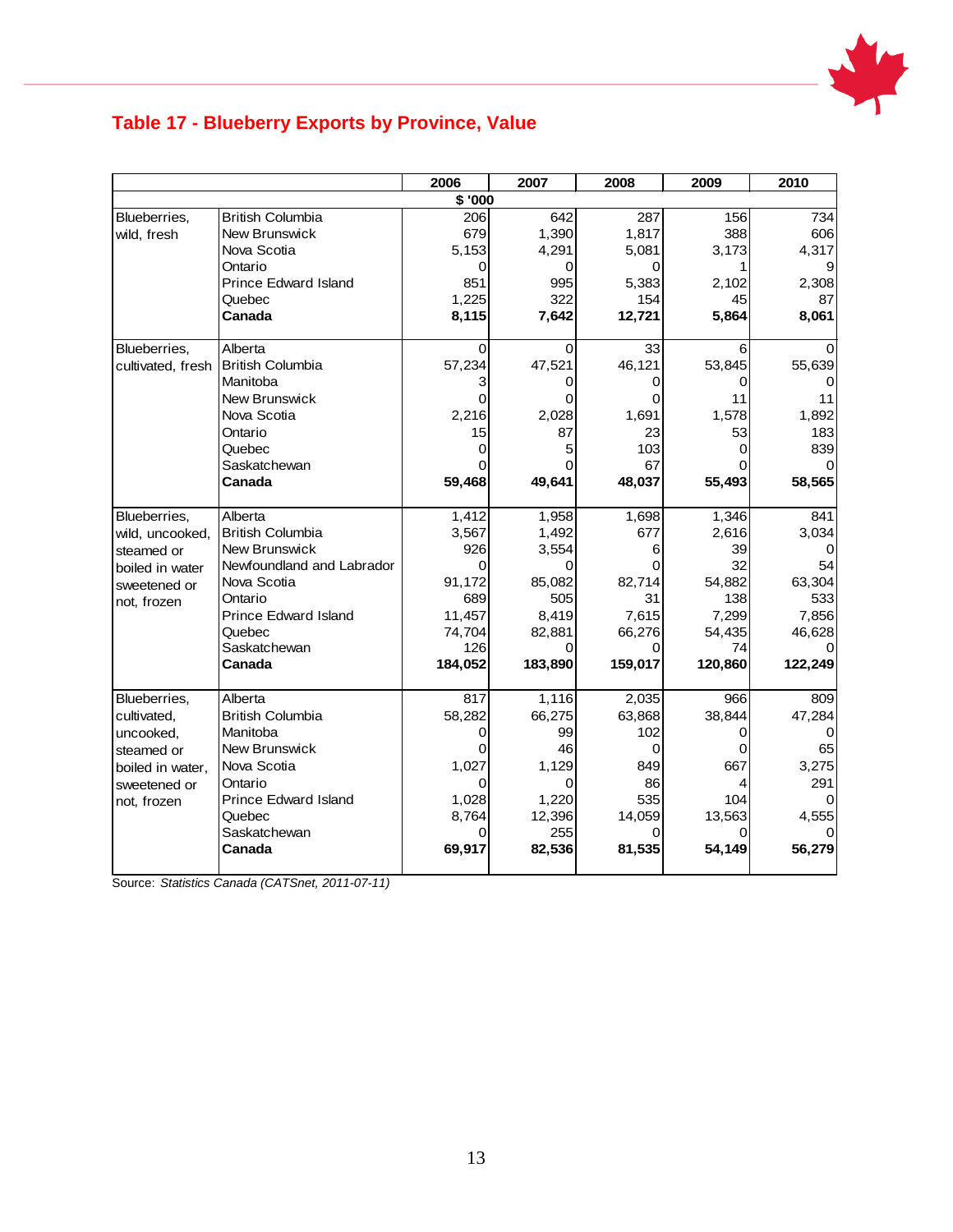

#### <span id="page-15-0"></span>**Imports**

| <b>Countries</b>       | 2006   | 2007   | 2008    | 2009    | 2010    |  |  |  |
|------------------------|--------|--------|---------|---------|---------|--|--|--|
| \$'000                 |        |        |         |         |         |  |  |  |
| <b>United States</b>   | 57,345 | 61,783 | 92,957  | 84,375  | 87,556  |  |  |  |
| Chile                  | 17,004 | 20,030 | 29,718  | 33,445  | 46,792  |  |  |  |
| Argentina              | 6,967  | 13,603 | 13,459  | 11,715  | 19,695  |  |  |  |
| Canada*                | 1,449  | 796    | 1,260   | 2,075   | 2,414   |  |  |  |
| Mexico                 | 157    | 437    | 33      | 113     | 942     |  |  |  |
| Uruguay                |        | 294    | 1,543   | 740     | 779     |  |  |  |
| Germany                |        |        |         | 30      | 63      |  |  |  |
| New Zealand            | 241    | 307    | 223     | 311     | 59      |  |  |  |
| Antigua and Barbuda    | 13     | 9      |         |         | 20      |  |  |  |
| Switzerland            | 11     |        |         |         | 13      |  |  |  |
| <b>Other Countries</b> | 1,449  | 165    | 42      | 100     | 108     |  |  |  |
| <b>Total</b>           | 83,652 | 97,472 | 140,599 | 132,875 | 158,352 |  |  |  |

#### <span id="page-15-1"></span>**Table 18 - Top 10 Sources of Canada's Blueberry Imports**

Note:

\* Products shipped outside of Canada for minor transformation and re-imported. Source: *Statistics Canada (CATSnet, 2011-07-11)*

#### **Figure 6 - Top 6 Sources of Canada's Blueberry Imports by Country – Percent Share, 2010**



\* Products shipped outside of Canada for minor transformation and re-imported. Source: *Statistics Canada (CATSnet, 2011-07-11)*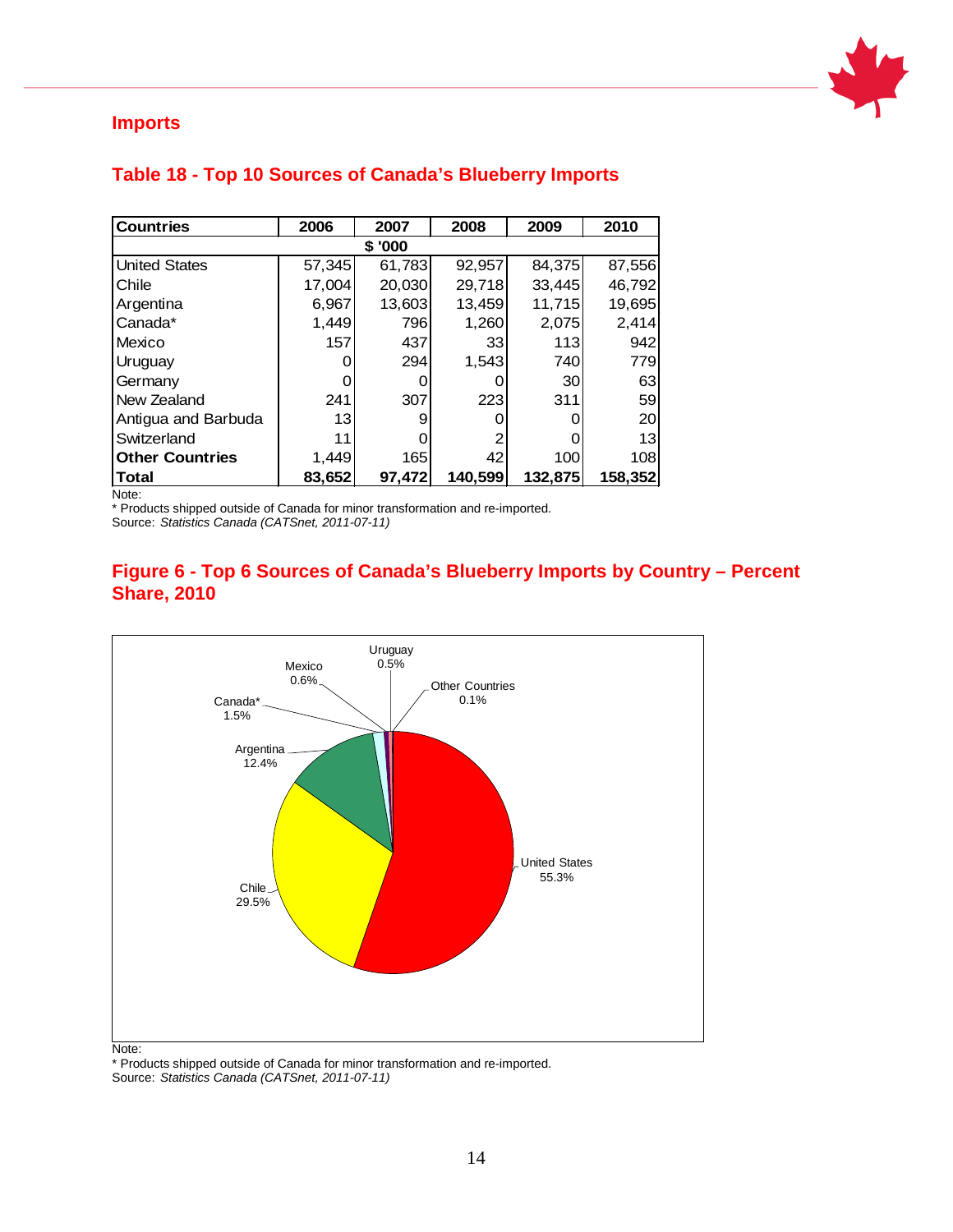

### <span id="page-16-0"></span>**Table 19 - Blueberry Imports by Province, Volume**

|                      |                           | 2006          | 2007       | 2008        | 2009       | 2010       |
|----------------------|---------------------------|---------------|------------|-------------|------------|------------|
|                      |                           | <b>Tonnes</b> |            |             |            |            |
| Blueberries, wild,   | Alberta                   | 0             | 0          | 0           | 6,288      |            |
| fresh, in their      | <b>British Columbia</b>   |               | 956,718    | 0           |            |            |
| natural state        | Manitoba                  |               |            | O           | 524        |            |
|                      | New Brunswick             | 12,053,350    | 12,040,029 | 14,992,532  | 14,100,914 | 13,051,581 |
|                      | Ontario                   | 96,454        | 88,295     | 79,101      | 102,079    | 4,757      |
|                      | Quebec                    | 5,877         | 0          | 0           |            |            |
|                      | Canada                    | 12,155,681    | 13,085,042 | 15,071,633  | 14,209,805 | 13,056,338 |
|                      |                           |               |            |             |            |            |
| Blueberries,         | Alberta                   | 443,963       | 173,778    | 323,434     | 248,450    | 94,640     |
| cultivated, fresh,   | <b>British Columbia</b>   | 1,309,789     | 588,447    | 453,236     | 343,362    | 190,778    |
| in their natural     | Manitoba                  | 35,116        | 8,490      | 62,146      | 61,558     | 57,928     |
| state, certified     | <b>New Brunswick</b>      | 189,568       | 550        | 18          |            |            |
| organic              | Newfoundland and Labrador | 2,632         | 0          |             |            |            |
|                      | Ontario                   | 5,165,362     | 3,540,398  | 5,195,699   | 2,199,792  | 1,569,026  |
|                      | Quebec                    | 3,641,116     | 989,235    | 1,594,921   | 339,593    | 629,177    |
|                      | Saskatchewan              | 42,963        | 4,765      | 8,201       | 24,201     | 28,015     |
|                      | Canada                    | 10,830,509    | 5,305,663  | 7,637,655   | 3,216,956  | 2,569,564  |
|                      |                           |               |            |             |            |            |
| Blueberries,         | Alberta                   | 0             | 352,181    | 619,860     | 1,076,793  | 1,805,257  |
| cultivated, fresh,   | <b>British Columbia</b>   | 0             | 1,338,616  | 3, 135, 747 | 3,260,722  | 3,865,930  |
| in their natural     | Manitoba                  | 0             | 61,747     | 89,413      | 120,936    | 202,050    |
| state, not certified | <b>New Brunswick</b>      | 0             | 148,296    | 171,378     | 258,309    | 336,400    |
| organic*             | Nova Scotia               | 0             | 0          | 68          |            |            |
|                      | Ontario                   | 0             | 1,795,202  | 4,865,068   | 9,901,944  | 13,385,395 |
|                      | Quebec                    | 0             | 2,521,788  | 3,978,567   | 3,744,594  | 4,737,959  |
|                      | Saskatchewan              | 0             | 24,174     | 99,574      | 53,108     | 173,194    |
|                      | Canada                    | 0             | 6,242,004  | 12,959,675  | 18,416,406 | 24,506,185 |
|                      |                           |               |            |             |            |            |
| Blueberry pulp,      | <b>British Columbia</b>   | 34,578        | 36,265     | 5,500       | 8,838      |            |
| frozen, uncooked/    | Ontario                   | 13,041        | 14,863     | 23,485      | 2,903      | 5,400      |
| steamed/ boiled in   | Quebec                    | Ω             | 0          | 53,479      | 2,691      |            |
| water, sweetened/    | Canada                    | 47,619        | 51,128     | 82,464      | 14,432     | 5,400      |
| not sweetened        |                           |               |            |             |            |            |
|                      |                           |               |            |             |            |            |
| Blueberries, wild,   | <b>British Columbia</b>   | 54,203        | 40,773     | 56,593      | 8,692      | 7,335      |
| o/t pulp, frozen,    | <b>New Brunswick</b>      | 1,276,302     | 855,963    | 1,371,296   | 537,167    | 2,247,903  |
| uncooked/            | Nova Scotia               | 58,325        | 66,150     | 565,563     |            |            |
| steamed/boiled in    | Ontario                   | 832,392       | 169,855    | 8,865       | 55,751     | 17,729     |
| water, sweetened/    | Quebec                    | 192,610       | 923,633    | 229,046     | 50,608     | 2,227,397  |
| not sweetened        | Saskatchewan              |               |            |             | U          | 5,103      |
|                      | Canada                    | 2,413,832     | 2,056,374  | 2,231,363   | 652,218    | 4,505,467  |
| Blueberries,         | Alberta                   | 20,027        | 87,181     | 204,994     | 4,641      | 42,884     |
| cultivated, o/t      | <b>British Columbia</b>   | 1,424,845     | 1,673,576  | 1,018,098   | 1,110,862  | 1,019,227  |
| pulp, frozen,        | Manitoba                  | 56,585        | 77,413     | 7,874       | 1,939      | 19,168     |
| uncooked/            | New Brunswick             | 2             | 0          | 0           | 0          | 6,567      |
| steamed/ boiled,     | Ontario                   | 516,913       | 899,551    | 808,598     | 1,029,379  | 2,622,411  |
| sweetened/not        | Quebec                    | 113,970       | 120,946    | 387,002     | 484,359    | 608,648    |
| sweetened            | Saskatchewan              | 38,944        | 18,969     | 5,295       | 2,658      | 44,577     |
|                      | Canada                    | 2,171,286     | 2,877,636  | 2,431,861   | 2,633,838  | 4,363,482  |
|                      |                           |               |            |             |            |            |

Note:

\* For 2006, the classification for this product did not exist. Source: *Statistics Canada (CATSnet, 2011-07-11)*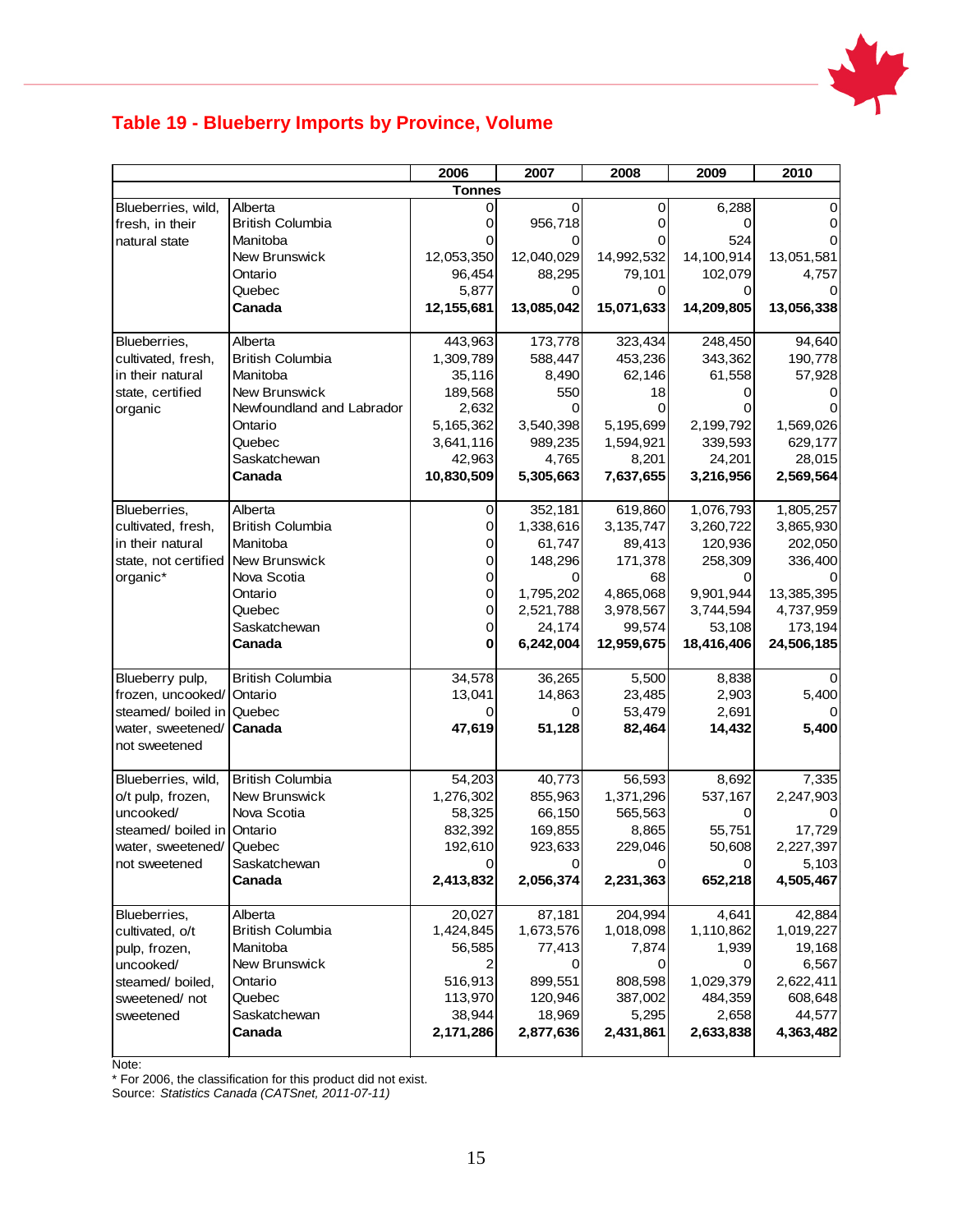

### <span id="page-17-0"></span>**Table 20 - Blueberry Imports by Province, Value**

|                            |                           | 2006    | 2007          | 2008          | 2009          | 2010          |
|----------------------------|---------------------------|---------|---------------|---------------|---------------|---------------|
|                            |                           | \$ '000 |               |               |               |               |
| Blueberries, wild,         | Alberta                   |         | 0             | 0             | 9             |               |
| fresh, in their            | <b>British Columbia</b>   | Ω       | 933           | 0             | ი             |               |
| natural state              | Manitoba                  |         |               |               |               |               |
|                            | New Brunswick             | 10,786  | 10,185        | 23,799        | 21,238        | 14,202        |
|                            | Ontario                   | 86      | 167           | 172           | 167           |               |
|                            | Quebec                    |         | ი             | Ω             |               |               |
|                            | Canada                    | 10,877  | 11,285        | 23,971        | 21,415        | 14,209        |
| Blueberries,               | Alberta                   | 3,009   | 1,370         | 2,211         | 1,445         | 656           |
| cultivated, fresh,         | <b>British Columbia</b>   | 5,829   | 2,576         | 2,227         | 1,531         | 1,254         |
| in their natural           | Manitoba                  | 223     | 78            | 340           | 354           | 306           |
| state, certified           | New Brunswick             | 716     | 3             | 0             | 0             |               |
| organic                    | Newfoundland and Labrador | 17      | Ω             |               |               |               |
|                            | Ontario                   | 34,402  | 26,326        | 24,824        | 11,201        | 10,930        |
|                            | Quebec                    | 15,353  | 4,723         | 6,180         | 1,772         | 2,566         |
|                            | Saskatchewan              | 242     | 64            | 49            | 119           | 198           |
|                            | Canada                    | 59,791  | 35,141        | 35,830        | 16,422        | 15,910        |
| Blueberries,               | Alberta                   |         | 2,801         | 4,513         | 6,388         | 10,577        |
| cultivated, fresh,         | <b>British Columbia</b>   | 0<br>0  | 5,587         | 10,704        | 11,583        | 14,248        |
| in their natural           | Manitoba                  | 0       | 431           | 520           | 741           | 1,220         |
|                            | <b>New Brunswick</b>      | 0       | 894           | 1,152         | 1,677         |               |
| state, not certified       | Nova Scotia               |         | 0             |               |               | 1,606         |
| organic*                   |                           | 0       |               |               | Ο             |               |
|                            | Ontario<br>Quebec         | 0<br>0  | 13,422        | 31,052        | 51,196        | 63,568        |
|                            |                           |         | 12,910        | 16,695<br>390 | 14,171<br>312 | 19,291<br>872 |
|                            | Saskatchewan              | 0<br>0  | 149<br>36,194 |               |               |               |
|                            | Canada                    |         |               | 65,031        | 86,067        | 111,382       |
| Blueberry pulp,            | <b>British Columbia</b>   | 66      | 69            | 10            | 17            | $\Omega$      |
| frozen, uncooked/ Ontario  |                           | 25      | 28            | 45            | 6             | 10            |
| steamed/ boiled in         | Quebec                    | 0       | 0             | 129           | 5             |               |
| water, sweetened/          | Canada                    | 90      | 97            | 184           | 28            | 10            |
| not sweetened              |                           |         |               |               |               |               |
| Blueberries, wild,         | <b>British Columbia</b>   | 118     | 88            | 122           | 31            | 16            |
| o/t pulp, frozen,          | New Brunswick             | 2,571   | 1,963         | 4,171         | 1,730         | 3,585         |
| uncooked/                  | Nova Scotia               | 31      | 57            | 1,220         | 0             | 0             |
| steamed/ boiled in Ontario |                           | 1,795   | 366           | 26            | 175           | 55            |
| water, sweetened/          | Quebec                    | 219     | 1,047         | 539           | 175           | 3,113         |
| not sweetened              | Saskatchewan              | 0       | 0             | 0             | 0             | 13            |
|                            | Canada                    | 4,734   | 3,521         | 6,078         | 2,112         | 6,782         |
| Blueberries,               | Alberta                   | 269     | 439           | 1,003         | 23            | 120           |
| cultivated, o/t            | <b>British Columbia</b>   | 4,992   | 5,844         | 3,778         | 3,468         | 2,416         |
| pulp, frozen,              | Manitoba                  | 243     | 331           | 47            | 13            | 61            |
| uncooked/                  | New Brunswick             | 0       | 0             | 0             | 0             | 16            |
| steamed/ boiled,           | Ontario                   | 2,065   | 4,018         | 3,165         | 2,384         | 6,039         |
| sweetened/not              | Quebec                    | 521     | 524           | 1,474         | 919           | 1,318         |
| sweetened                  | Saskatchewan              | 68      | 78            | 38            | 23            | 89            |
|                            | Canada                    | 8,159   | 11,234        | 9,505         | 6,831         | 10,058        |
| N <sub>loto</sub>          |                           |         |               |               |               |               |

Note:

\* For 2006, the classification for this product did not exist.

Source: *Statistics Canada (CATSnet, 2011-07-11)*